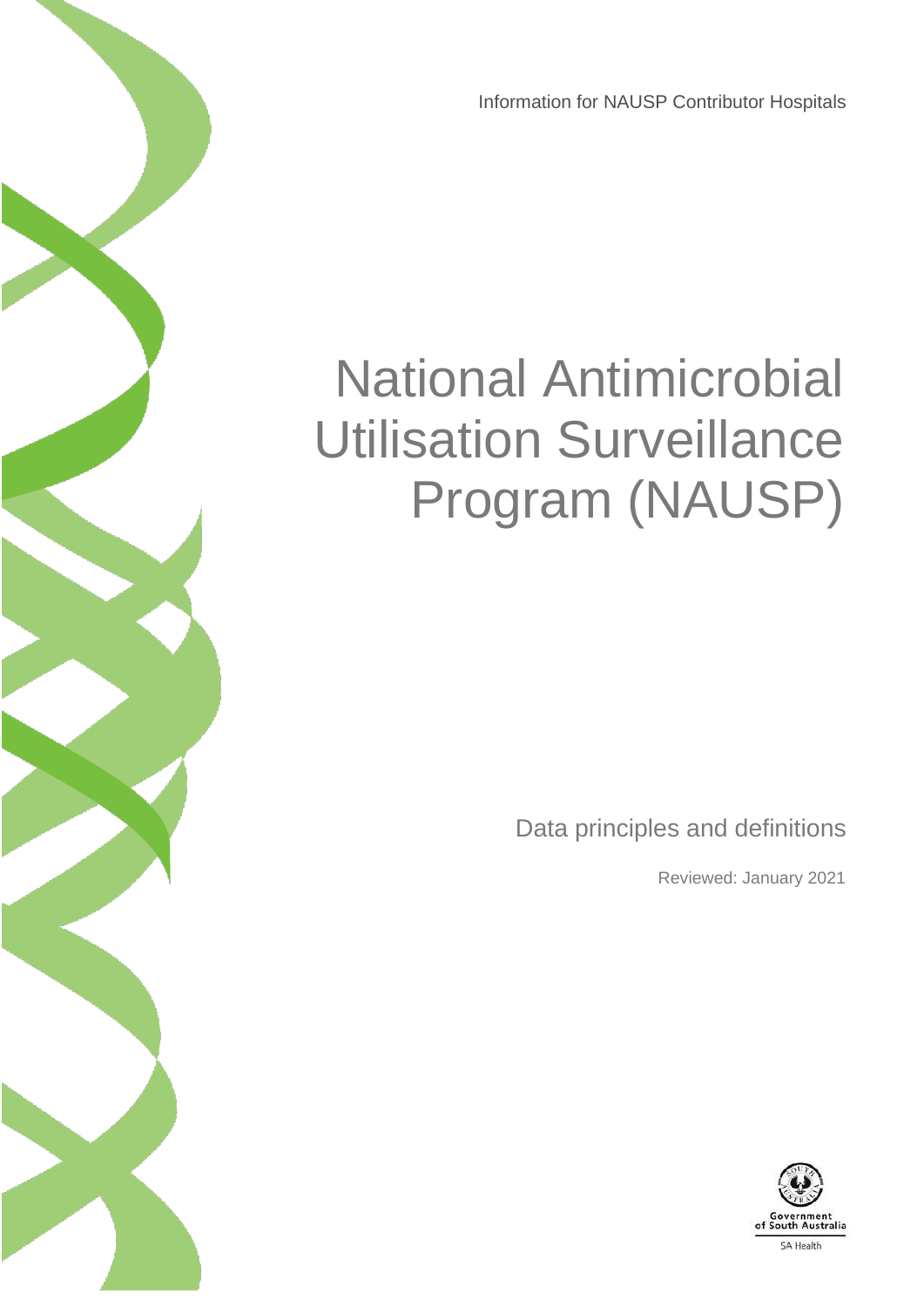### **Table of Contents**

| Data Principles: Electronic Medication Administration Record data (Data Stream B) 12          |  |
|-----------------------------------------------------------------------------------------------|--|
|                                                                                               |  |
|                                                                                               |  |
|                                                                                               |  |
|                                                                                               |  |
|                                                                                               |  |
|                                                                                               |  |
|                                                                                               |  |
|                                                                                               |  |
|                                                                                               |  |
|                                                                                               |  |
|                                                                                               |  |
| Appendix 2: Example template - pharmacy data numerator dataset - antimicrobialusage data 18   |  |
| Appendix 3: Example denominator dataset - Activity data (using NAUSP denominator template) 19 |  |
|                                                                                               |  |
|                                                                                               |  |
|                                                                                               |  |

The Australian Government Department of Health provides funding for the development and coordination of NAUSP, analysis of data, and the production of related reports for the AURA Surveillance System. NAUSP is conducted by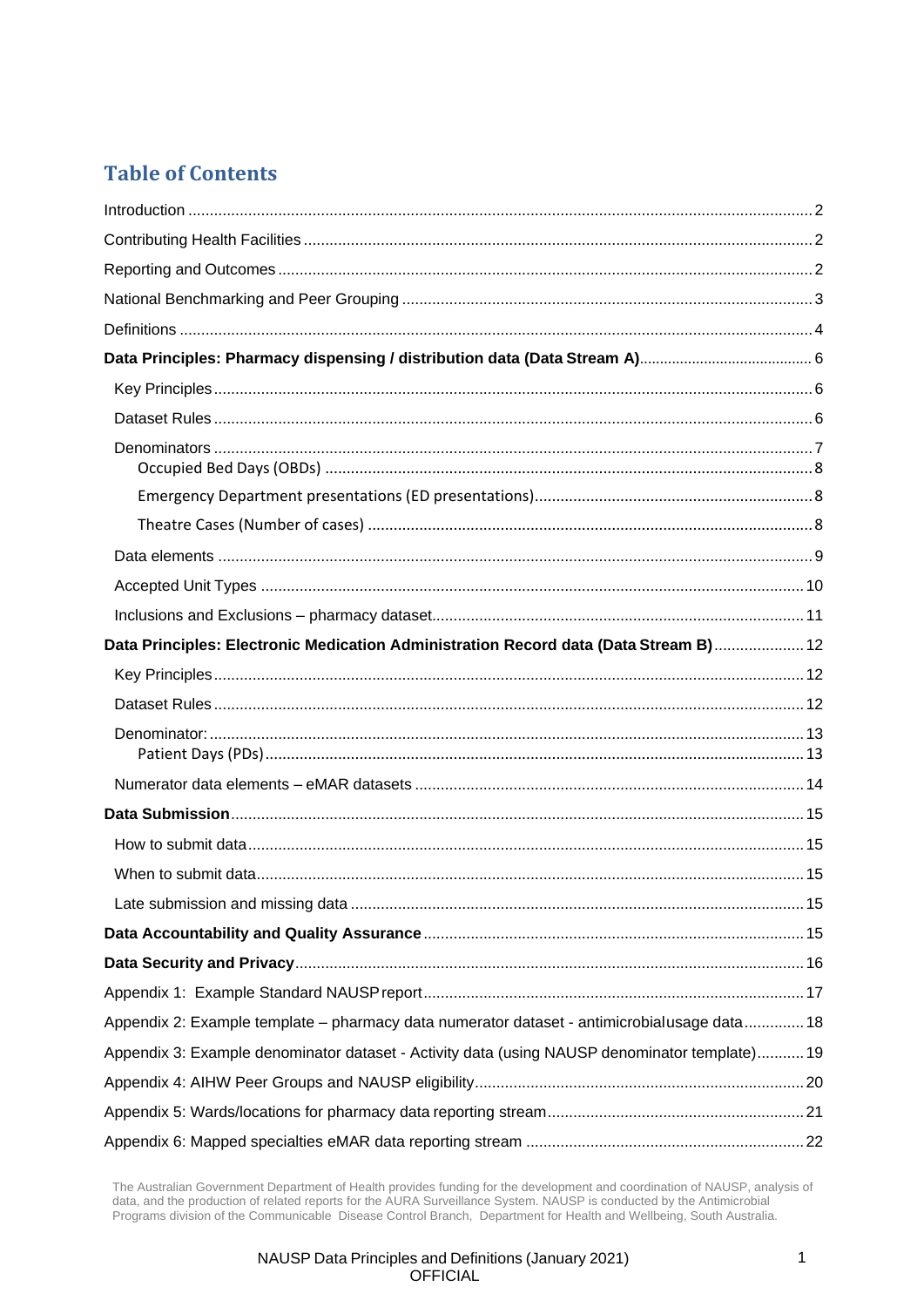### <span id="page-2-0"></span>Introduction

The National Antimicrobial Utilisation Surveillance Program (NAUSP) reports on antimicrobial use in Australian hospital settings, including acute and sub-acute care. This provides a basis for epidemiological analysis of antimicrobial usage, facilitating awareness of environmental pressures for selection of resistant organisms within healthcarefacilities.

This document provides details of the data capture, analytic methodology and reporting of NAUSP. Data are provided by representatives of contributing health facilities (contributor hospitals) that submit monthly utilisation data and hospital activity data via the NAUSP Portal.

To facilitate comparisons between agents and contributors, usage data for most agents are converted to a standardised usage rate for each agent.

The program offers two data submission streams, with differing methodology and reporting metrics:

|                | Data stream A                                | Data stream B                                    |
|----------------|----------------------------------------------|--------------------------------------------------|
| Data source    | Pharmacy dispensing &<br>distribution data   | Electronic Medical<br>Administration Data (eMAR) |
| Numerator      | Defined Daily Doses (DDDs)                   | Days of Therapy (DOTs)                           |
|                | Occupied Bed Days (OBDs)                     |                                                  |
|                | or                                           |                                                  |
| Denominator(s) | <b>Emergency Department</b><br>Presentations | Patient Days (PDs)                               |
|                | or                                           |                                                  |
|                | Theatre cases                                |                                                  |

# <span id="page-2-1"></span>Contributing Health Facilities

At its inception, the primary focus of NAUSP was large Australian acute care facilities. The program has expanded in recent years and smaller hospitals in the AIHW categories *Public Acute Group C* or *Private acute group C* and beyond (upon request) are now encouraged to participate.

Because contributors are peered to facilitate appropriate comparisons, there are important considerations for smaller hospitals – see [Benchmarking and Peer Grouping.](#page-3-0) Furthermore, as standard daily doses have not been defined for pediatric patients, the pharmacy data reporting stream of the program is only valid in adult settings.

### <span id="page-2-2"></span>Reporting and Outcomes

Contributors are supplied with instructions on how to extract a report [\(Appendix 1\)](#page-17-0) of antimicrobial usage within their hospital, stratified into hospital wards/locations (both acute and sub-acute) where applicable. Usage rates for six antimicrobial classes are available for routine reporting. Corresponding benchmarking rates, calculated from aggregate data of the selected benchmarking group (e.g. AIHW peer group, state, local health district) are also supplied for comparison. Aggregated, de-identified data are supplied to the Australian Government Department of Health a n d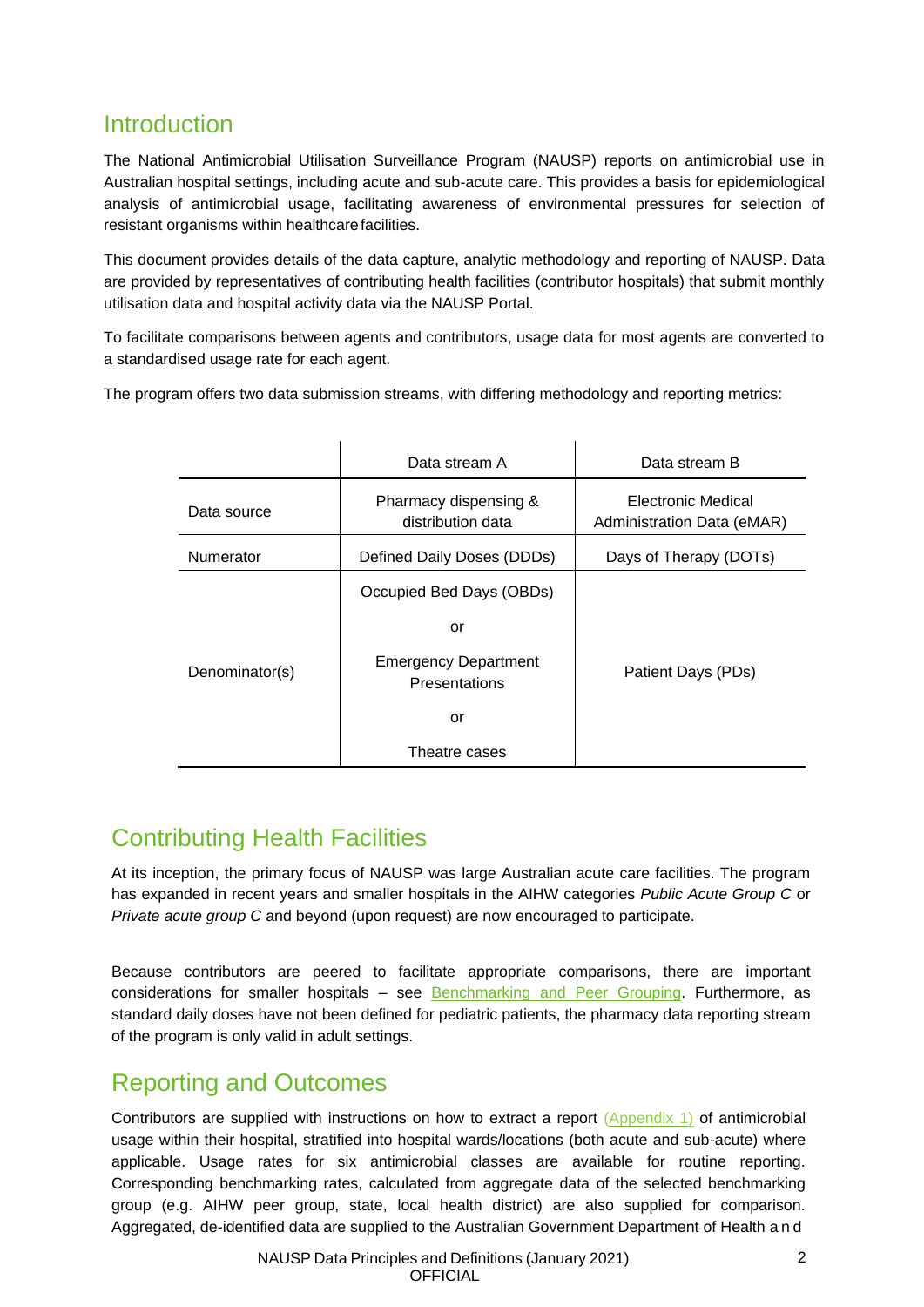contribute to Antimicrobial Use and Resistance in Australia (AURA) publications.

De-identified jurisdictional and peer group benchmarking reports are published biannually on the [NAUSP website;](https://www.sahealth.sa.gov.au/wps/wcm/connect/public%2Bcontent/sa%2Bhealth%2Binternet/clinical%2Bresources/clinical%2Bprograms%2Band%2Bpractice%2Bguidelines/infection%2Band%2Binjury%2Bmanagement/antimicrobial%2Bstewardship/national%2Bantimicrobial%2Butilisation%2Bsurveillance%2Bprogram%2Bnausp/antimicrobial%2Butilisation%2Breports) state and territory health departments have access to a legend to identify all public hospitals within their jurisdiction. Reports providing comprehensive summary reports of all antimicrobial usage are published either annually or biennially and are available on both the NAUSP and AURA [website.](https://www.safetyandquality.gov.au/our-work/antimicrobial-resistance/antimicrobial-use-and-resistance-australia-surveillance-system-aura/hospital-antimicrobial-use/antimicrobial-use-australian-hospitals-nausp)

An important function of NAUSP reports is to provide an indication of exposure to antimicrobials in the Australian healthcare environment, at both a national and local level. At a local level, NAUSP reports serve as an antimicrobial monitoring tool for participating facilities and a means to identify trends for further investigation as part of an Antimicrobial Stewardship program.

### <span id="page-3-0"></span>National Benchmarking and Peer Grouping

NAUSP reports include aggregate comparator rates to enable contributors to compare usage of each agent to a relevant benchmark. Peer grouping is guided by the Australian Institute of Health and Welfare (AIHW) classifications. Where this is not possible for any given facility, NAUSP will negotiate an appropriate peer grouping with the contributor based on facility size, location and nature of services offered. Benchmarking groups may include AIHW peer groups at national or state level, and local health networks where applicable. Appendix 4 outlines which peer groups and applicable dataset types are eligible for NAUSP reporting.

NAUSP is aware of potential issues relating to data interpretation in smaller facilities, but will discuss options with these sites as required. More information on AIHW peer group descriptions and considerations is available via the [AIHW website.](https://www.aihw.gov.au/reports/hospitals/ahs-2016-17-hospital-resources/data)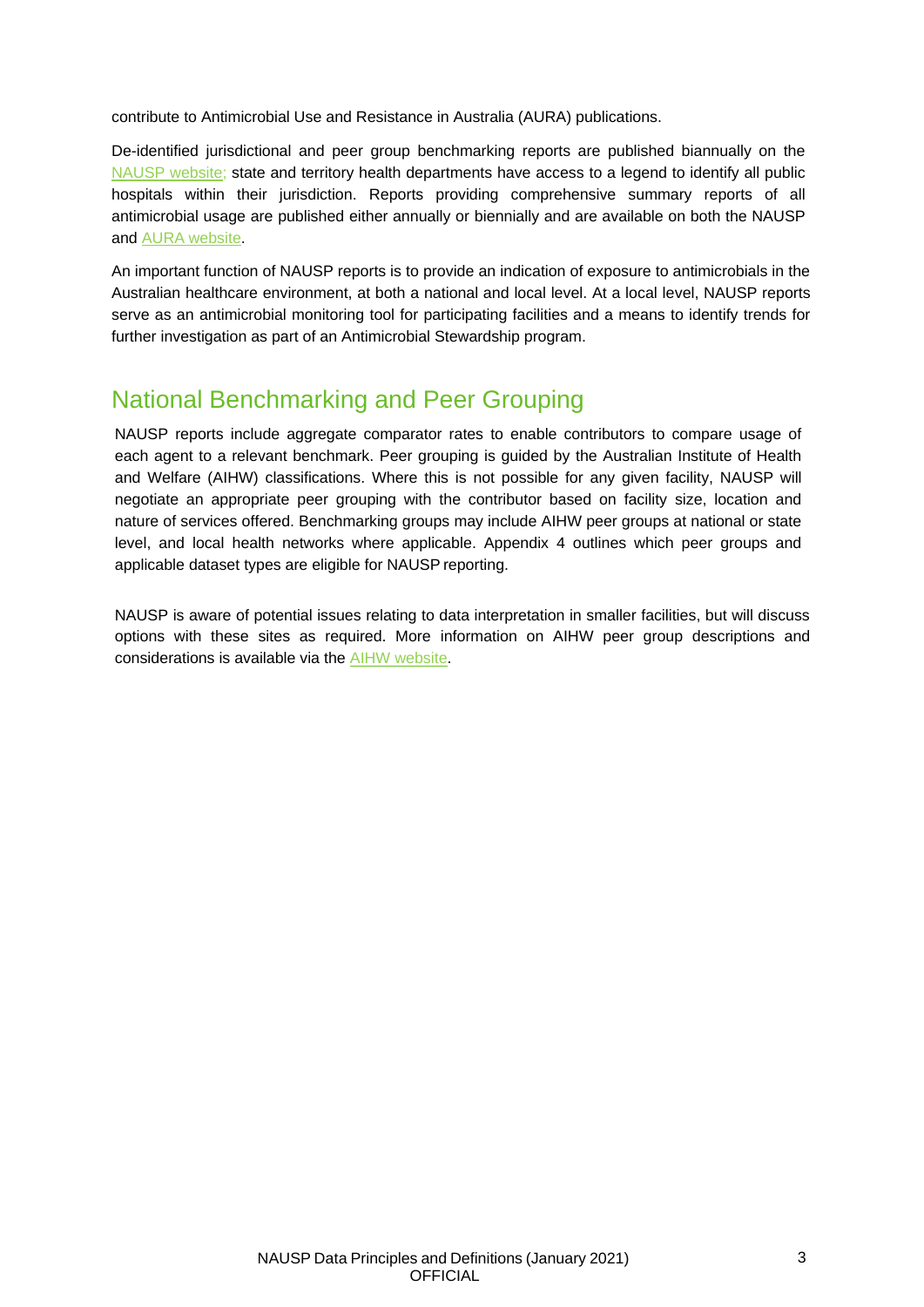# <span id="page-4-0"></span>**Definitions**

The following terms used by NAUSP are important for understanding NAUSP reports. Further explanations of other important concepts are included elsewhere in this document.

<span id="page-4-1"></span>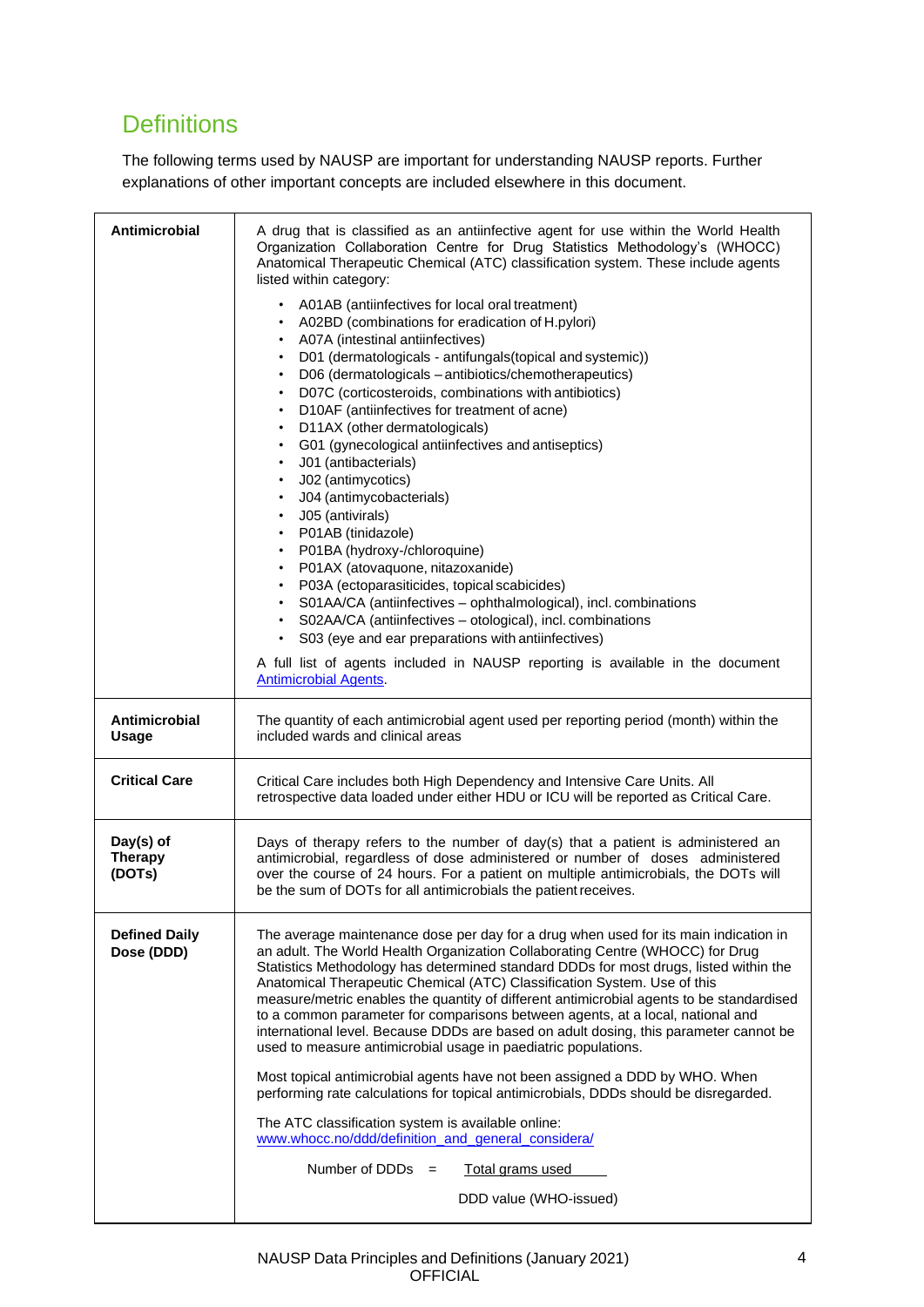| <b>Occupied Bed</b><br>Days (OBDs)       | The total number of bed days of all admitted patients accommodated during the<br>reporting period (month), taken from a count of the number of inpatients at about<br>midnight each day. Patients admitted and separated (discharged or otherwise) on the<br>same day are not included. Patients staying for a single night are counted as one (1)<br>OBD. |
|------------------------------------------|------------------------------------------------------------------------------------------------------------------------------------------------------------------------------------------------------------------------------------------------------------------------------------------------------------------------------------------------------------|
| Other/unspecified<br>acute               | Non-ICU acute usage that is not submitted at ward/location level.                                                                                                                                                                                                                                                                                          |
| Other/unspecified<br>sub-acute           | Sub-acute usage that is not submitted at ward/location level.                                                                                                                                                                                                                                                                                              |
| <b>Patient Days</b><br>(PDs)             | The total number of days for all patients who were admitted for an episode of care and<br>who separated during a specified reference period (for NAUSP reporting, generally a<br>calendar month). A patient who is admitted and separated on the same date is<br>allocated one (1) patient day.                                                            |
| <b>Specialty</b>                         | Admission specialty within a hospital where both numerator and denominator data are<br>available for granular submission of electronic medical administration data (eMAR)<br>reporting. Areas eligible for granular reporting are available to view in the NAUSP<br>Portal and in the appendix of this document.                                           |
| <b>Total (acute)</b>                     | Combined acute usage for all reported areas of the health facility (i.e. Critical Care and<br>all acute specialties/other unspecified acute combined).                                                                                                                                                                                                     |
| <b>Total (subacute)</b>                  | Combined subacute usage for all reported areas of the health facility (i.e. Mental<br>Health, rehabilitation, palliative care, long-stay aged care and all other unspecified<br>subacute combined).                                                                                                                                                        |
| <b>Usage Density</b><br>Rate             | The number of DDDs used per 1,000 OBDs. This usage rate is widely accepted as an<br>appropriate measurement of usage in non-ambulatory settings, and has been adopted<br>by many international programs.                                                                                                                                                   |
|                                          | DDD / month<br>Monthly usage density<br>x 1,000<br>(DDDs<br>OBD / month<br>per 1,000 OBDs)                                                                                                                                                                                                                                                                 |
| <b>Ward/location</b>                     | Physical ward or location within a hospital where both numerator and denominator<br>data are available for granular submission for the pharmacy data reporting stream.<br>The ward/location may be acute or sub-acute. Areas eligible for granular reporting<br>are available to view in the NAUSP Portal and in the appendix of this document.            |
| <b>Number of</b><br><b>Presentations</b> | Denominator type used in the Emergency Department and Operating<br>Theatre/Recovery areas                                                                                                                                                                                                                                                                  |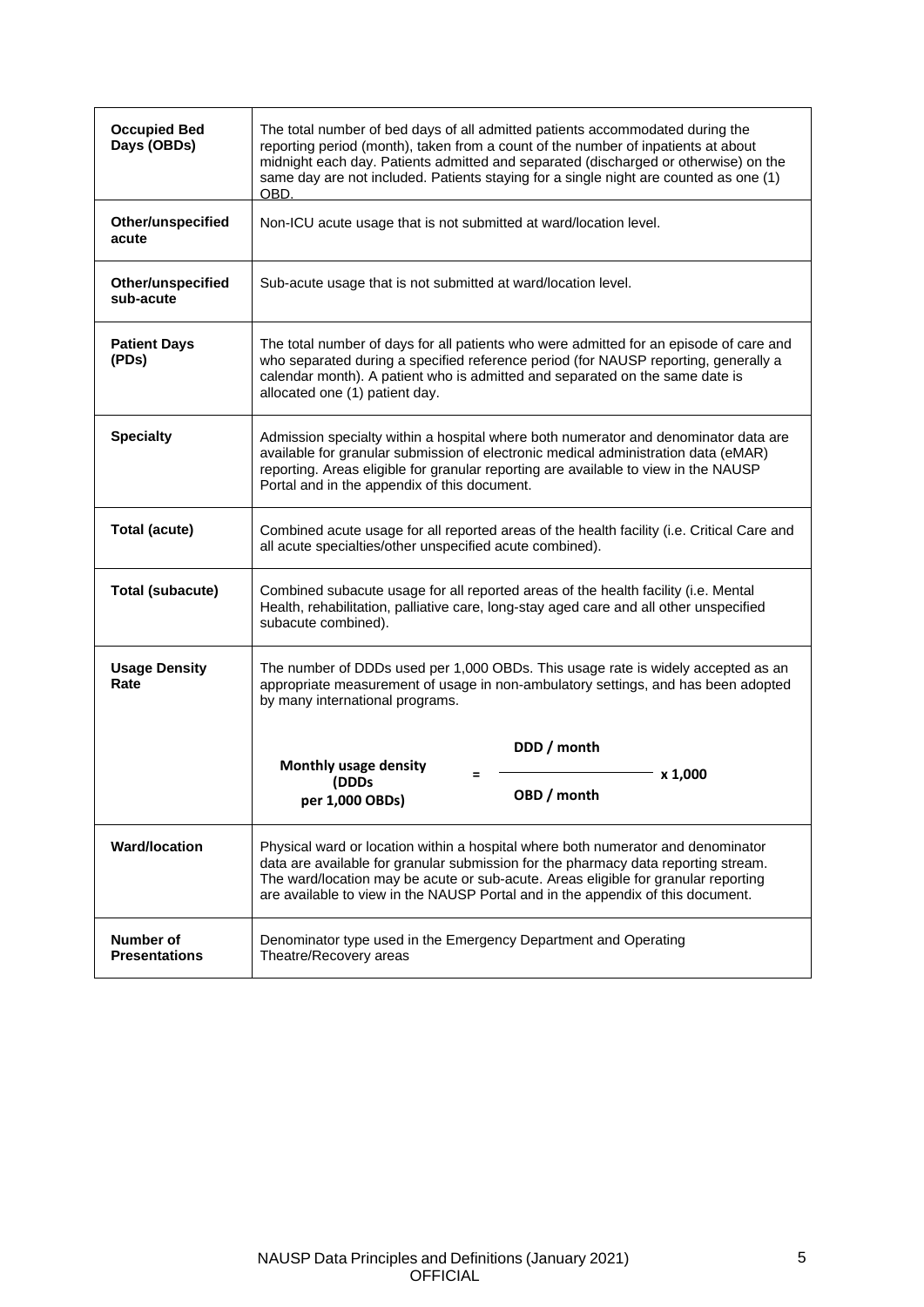### <span id="page-6-0"></span>**Data Principles: Pharmacy dispensing / distribution data (Data Stream A)**

#### **Numerator: Defined Daily Doses (DDDs)**

<span id="page-6-1"></span>Key Principles:

- > **The pharmacy dispensing / distribution dataset indicates the monthly usage of each antimicrobial for adult inpatient wards (see** [Inclusions and Exclusions](#page-11-0)**), expressed as number of defined daily doses (DDDs).**
- > 'Antimicrobial' refers to all relevant anti-infective agents within the World Health Organization (WHO) Anatomical Therapeutic Chemical (ATC) classification system, including antibiotics, antimycotics, antivirals and antifungals. Since January 2019, topical antiinfectives have been included in monthly data submissions. A complete list of agents collected can be found [here.](https://www.sahealth.sa.gov.au/wps/wcm/connect/e88ecf80400569ff9395bb4826472d56/NAUSP%2BInfo_Antimicrobial%2BAgents_2021_v8.0.pdf?MOD=AJPERES&amp%3BCACHEID=ROOTWORKSPACE-e88ecf80400569ff9395bb4826472d56-ntB1lNU)
- $>$  Antimicrobial usage datasets are obtained by the contributor from their local pharmacy dispensing system. These should contain the number of UNITS of each antimicrobial agent dispensed during the month.
- > During data processing, NAUSP converts the quantity of UNITS of each agent to a number of [DDDs or grams](#page-4-1) so that a monthly usage density rate can be calculated for eachagent.
- > Both imprest/ward stock usage and individual patient dispensing should be included.

#### <span id="page-6-2"></span>Dataset Rules:

- > Usage datasets must be submitted to the Portal in the specified Excel spreadsheet template with distinct columns for each element – see Data Elements – [pharmacy datasets.](#page-9-0)
- > WARD/LOCATION, PRODUCT DESCRIPTION and QUANTITY are the minimum required elements. Please ensure there are no merged, highlighted or blank cells within the spreadsheet, and that there are no embedded tables or filtering applied to columns.
- > It is strongly recommended that WARD DESCRIPTION is included. If WARD DESCRIPTION is not included in the dataset, NAUSP takes no responsibility for ensuring the necessary exclusions, and will assume all data are for appropriate inclusions/wards or locations.
- > Quantities should be presented as the number of UNITS. If only PACK data are available, convert to UNIT data prior to submission by multiplying number of packs by pack size.
- > The UNIT quantity for topical agents such as creams, ointments, eye drops, etc is the number of tubes or bottles.
- > The UNIT quantity used for ORAL LIQUID formulations is number of **bottles** NOT number of millilitres. Non whole numbers are accepted for part-bottles – see Data Elements table.
- > Removal of antimicrobial usage data from excluded wards should be made **prior** to submission to NAUSP.
- > If UNIT DESCRIPTION is not included in the dataset, NAUSP will assume all quantities refer to the appropriate units – see [Accepted Unit Types.](#page-10-0)
- > Any dosage forms not collected by NAUSP will be discarded automatically during processing. However, for ease of processing, contributors should endevour to generate pharmacy usage data extractions/reports that fulfill the NAUSP Antimicrobial Agent list.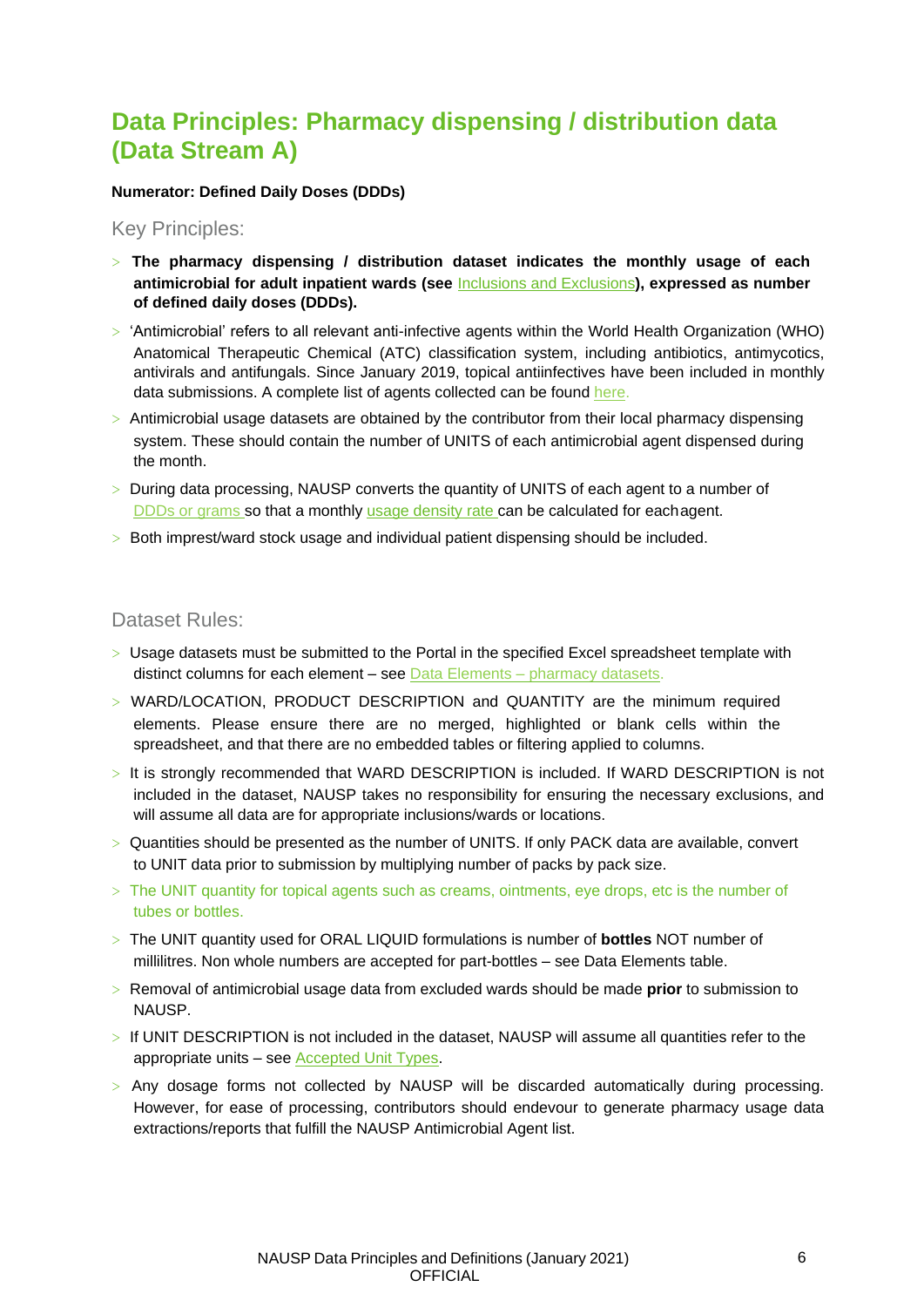- > **Discharge supplies** should be excluded from the dataset prior to submission to NAUSP. Alternatively, if the dataset includes discharge supply, a separate report for discharge quantities must be generated and added (pasted) to the end of the dataset. Discharge supply quantities should be **multiplied by -**1 to ensure they are **subtracted** from the total drug usage.
- > If **elastomeric infusions** are sourced externally for hospital inpatients, please add "inpatient" to the description to ensure it is included in your submission. Historically these products have been discarded by the database on the assumption of Hospital in the Home (or similar out-of hospital) use. From January 2021, these out-of-hospital areas will be captured; if these infusions are for this use, please ensure HITH is the assignedward/location
- > If **prepack antimicrobials** are used for hospital inpatients, please add "inpatient" to the description to ensure it is included in your submission. Historically product descriptions containing "*PP*" or "*prepack*" have been discarded by the database on the assumption that PP denotes take home packs at discharge. If prepack quantities relate to the number of *packs*, please convert the quantity to number of *units* (i.e. multiply number of packs by packsize).
- > If antimicrobials are for **out-of-hospital use**, please indicate in the product description. For example, add "PP" or "THP (take home pack)" to the **end** of the product description. This helps NAUSP to assign a suffix for discarded antimicrobials. An exception to this is any product dispensed to Emergency Departments, where usage is not included in total-hospital rate generation and take home packs may be included.
- > If **clinical trial antimicrobials** are administered at any time within your facility, please contact the NAUSP team regarding inclusion in monthly submissions. These will be addressed on a case-bycase basis.

#### <span id="page-7-0"></span>**Denominators**

Antimicrobial usage rates for the pharmacy data stream use one of three denominators, depending upon the ward/location.

| Ward / location                                                   | <b>Numerator input</b>                                  | <b>Denominator</b>            | <b>Output (rate metric)</b>   |
|-------------------------------------------------------------------|---------------------------------------------------------|-------------------------------|-------------------------------|
| Emergency<br>department (ED)                                      | Units (converted into<br>grams, then DDDs by<br>Portal) | Number of ED<br>presentations | DDD per 1000<br>presentations |
| Operating theatre /<br>day surgical wards<br>(including recovery) | Units (converted into<br>grams, then DDDs by<br>Portal) | Number of theatre<br>cases    | DDD per 1000 cases            |
| Pharmacy data<br>- All other inpatient<br>wards / locations       | Units (converted into<br>grams, then DDDs by<br>Portal) | Occupied Bed Days<br>(OBDs)   | DDD per 1000 OBDs             |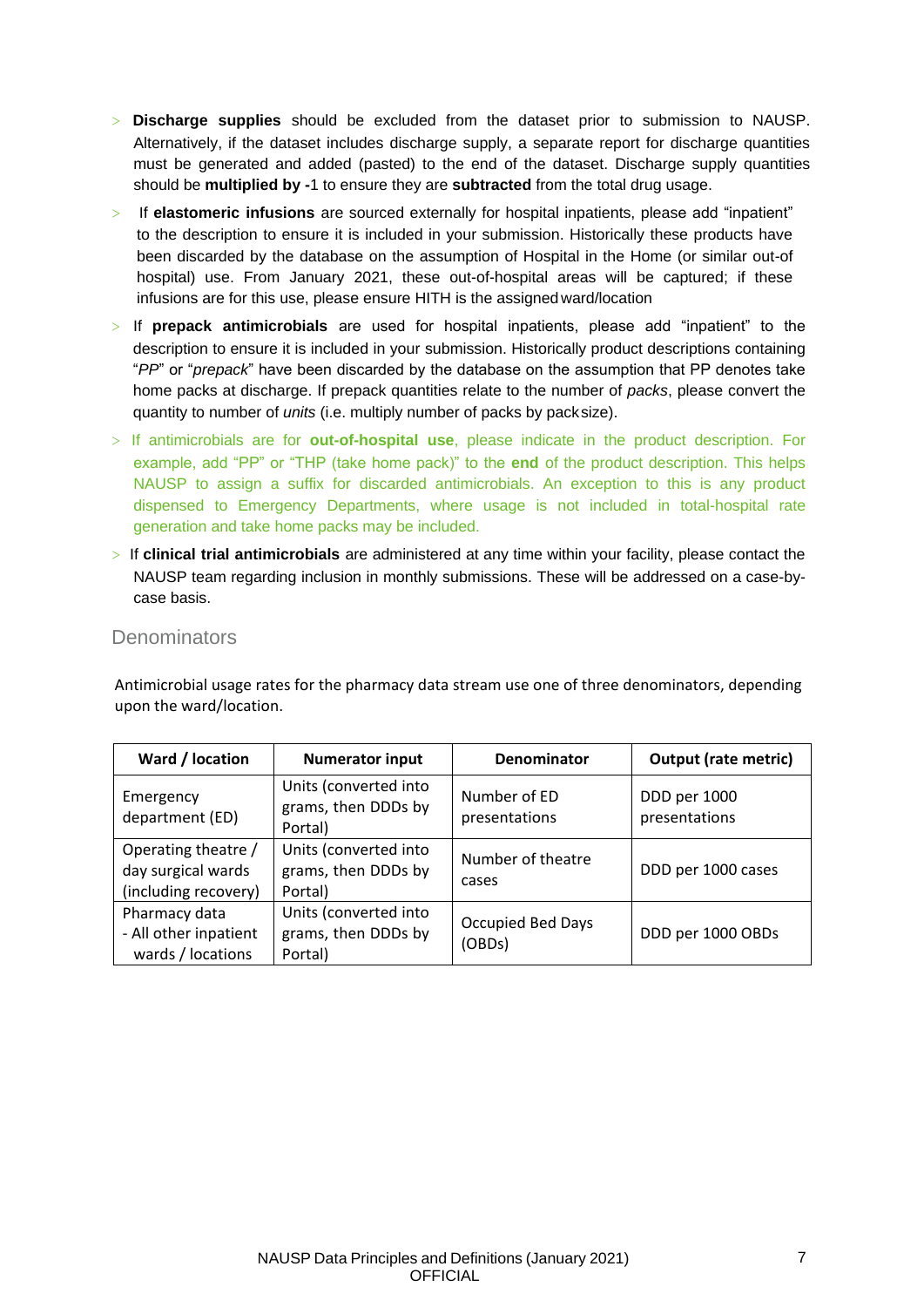#### <span id="page-8-0"></span>**Occupied Bed Days (OBDs)**

Total number of bed days of all admitted patients accommodated during the reporting period, taken from a count of the number of inpatients at about midnight each day. This denominator type is used when reporting usage rates from pharmacy distribution data for all wards or locations other than the emergency department or the operating theatre / day surgical wards.

- $>$  The wards included in the OBD count should reflect the wards included in the usage data  $-$  i.e. the same inclusions and exclusions apply.
- > OBD data are generally obtained from the local health informatics unit (e.g. Casemix).
- > Occupied Bed Days are not equivalent to Patient Days. Patient Days are the sum of the lengths of stays of each patient separated during the reporting period, whereas Occupied Bed Days are the sum of a daily count of occupied beds, regardless of when the separation occurs. The use of Patient Days for monthly reporting will result in skewed results compared to Occupied Bed Days in some circumstances; however variation in annualised figures will be minimal.
- > If contributors can only supply a single figure indicating their OBD count for the period per specialty, NAUSP takes **no responsibility** for ensuring the necessary exclusions, and will assume that the figure corresponds to only the ward/specialty/area included in the relevant numerator.
- **>** For sites submitting ward/location-specific data, the OBDs associated with each area must be easily identifiable in the OBD recording template.

#### <span id="page-8-1"></span>**Emergency Department presentations (ED presentations)**

Total number of discrete patient presentations to the Emergency Department by **adult** patients. Defined daily doses are only valid in adult patients; where presentations cannot be stratified into adult and paediatric cohorts, please default to **all**.

*AIHW Def: The presentation of a patient at an emergency department occurs following the arrival of the patient at the emergency department. It is the earliest occasion of being registered clerically, or triaged.<https://www.aihw.gov.au/reports-data/myhospitals/content/glossary>*

#### <span id="page-8-2"></span>**Theatre Cases (Number of cases)**

The number of discrete patients presenting to/spending time in the operating theatre for a procedure/episode of care. The sum of theatre cases for any given month includes both inpatient theatre cases and day-only cases.

*AIHW Def: A physical medical intervention, often called an operation, to treat or investigate a disease or injury.*

#### **Denominator dataset rules**

- > Denominator dataset records are to be maintained by contributors, and forwarded to NAUSP for Quality Assurance upon request after submission of June and December data.
- > Denominator datasets should preferably be recorded in an Excel spreadsheet format with distinct columns for each element. WARD/LOCATION DESCRIPTION and associated denominator (OBDs, number of ED presentations, number of theatre cases) are the minimum required elements – see [Data Elements.](#page-9-0) A suggested template is available from the NAUSP Portal homepage. Denominator dataset records supplied to NAUSP should clearly define which areas are included vs. those excluded, or only provide data for included wards.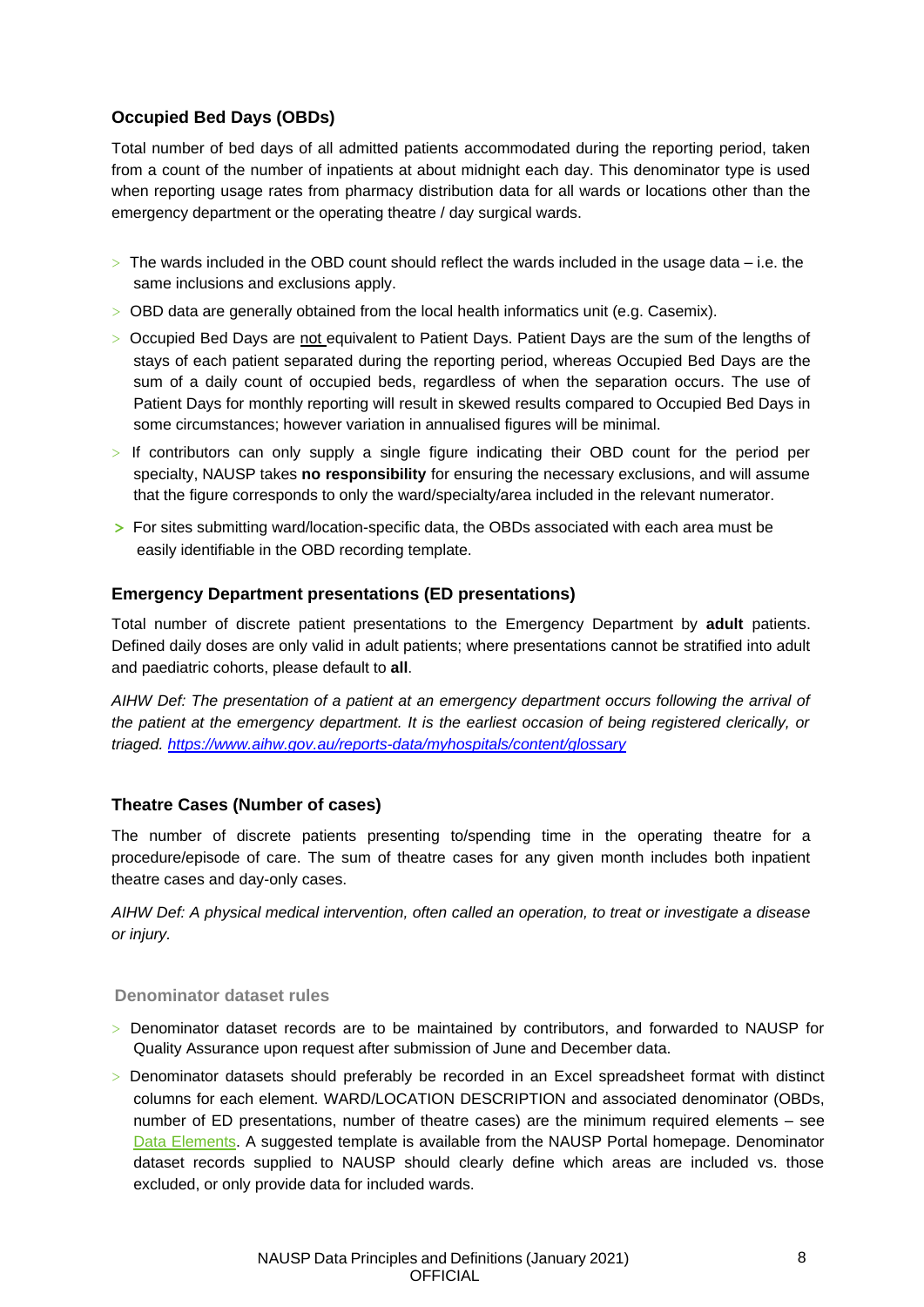#### <span id="page-9-0"></span>Data elements

The following table describes the elements required for pharmacy datasets to be submitted to NAUSP.

| <b>Name</b>                                                                    | <b>Field type</b> | <b>Description</b>                                                                                                                                                                                                                                                                                                                         |
|--------------------------------------------------------------------------------|-------------------|--------------------------------------------------------------------------------------------------------------------------------------------------------------------------------------------------------------------------------------------------------------------------------------------------------------------------------------------|
| Hospital/Facility                                                              | Text              | Enter the hospital name as it appears in the Portal<br>$>$ Must be in the Hospital name format as supplied in My<br>Details in NAUSP portal. (Note: the hospital name<br>should include state / territory)                                                                                                                                 |
| Year                                                                           | Number            | Enter the year 20XX                                                                                                                                                                                                                                                                                                                        |
| Month                                                                          | Selection         | Select the month from the drop down menu<br>Month must be in the format supplied<br>$\geq$                                                                                                                                                                                                                                                 |
| <b>Ward Description</b>                                                        | Text              | Provide description of ward/unit name, ward activity or ward<br>code                                                                                                                                                                                                                                                                       |
|                                                                                |                   | Assign each entry with its NAUSP specialty (ensure name is<br>exactly as per NAUSP specialties - Appendix 5).                                                                                                                                                                                                                              |
| Ward/Location                                                                  | Text              | $>$ If an area/ward is not included in specialty-specific<br>reporting, it must be assigned Other / unspecified<br>acute or Other / unspecified subacute<br>$>$ If the origin of the data is not known, it must be<br>assigned Total                                                                                                       |
| <b>Product Description</b>                                                     | Text              | Provide name of drug (generic or brand), strength, formulation<br>(caps, vials etc), and pack size (bottle volume for oral liquids)                                                                                                                                                                                                        |
| Quantity                                                                       | Number            | Numerical integers preferred.<br>Number of units dispensed (not packs)<br>$\geq$<br>Non-whole numbers (e.g. part bottles) will be<br>$\geq$<br>rounded to nearest whole number<br>Negative values (e.g. return dispensing) are<br>$\geq$<br>accepted<br>Quantity of oral liquids should be in number of<br>$\,>\,$<br>bottles, not volume. |
| <b>OCCUPIED</b><br>BED<br><b>DAYS</b><br>(Denominator)                         | Number            | Number of overnight Occupied Bed Days (OBD) for period<br>(month) for the Ward / Location (as described above).<br>Must be whole integer<br>$\rm{>}$                                                                                                                                                                                       |
| <b>EMERGENCY</b><br><b>DEPARTMENT</b><br><b>PRESENTATIONS</b><br>(Denominator) | Number            | Number of presentations to the ED for the period (month)<br>Must be whole integer<br>$\,>$<br>Only required if ED usage data submitted<br>$\geq$                                                                                                                                                                                           |
| <b>THEATRE CASES</b><br>(Denominator)                                          | Number            | Number of patients presenting to the operating theatre for a<br>surgical procedure<br>Must be whole integer<br>$\, > \,$<br>Only required if theatre usage data submitted<br>>                                                                                                                                                             |

See [Appendix 2](#page-18-0) and [Appendix 3 fo](#page-19-0)r example spreadsheets; additional information can be found on the **NAUSP** website</u>. The [NAUSP](http://www.sahealth.sa.gov.au/nausp) data upload template is available from the Portal homepage.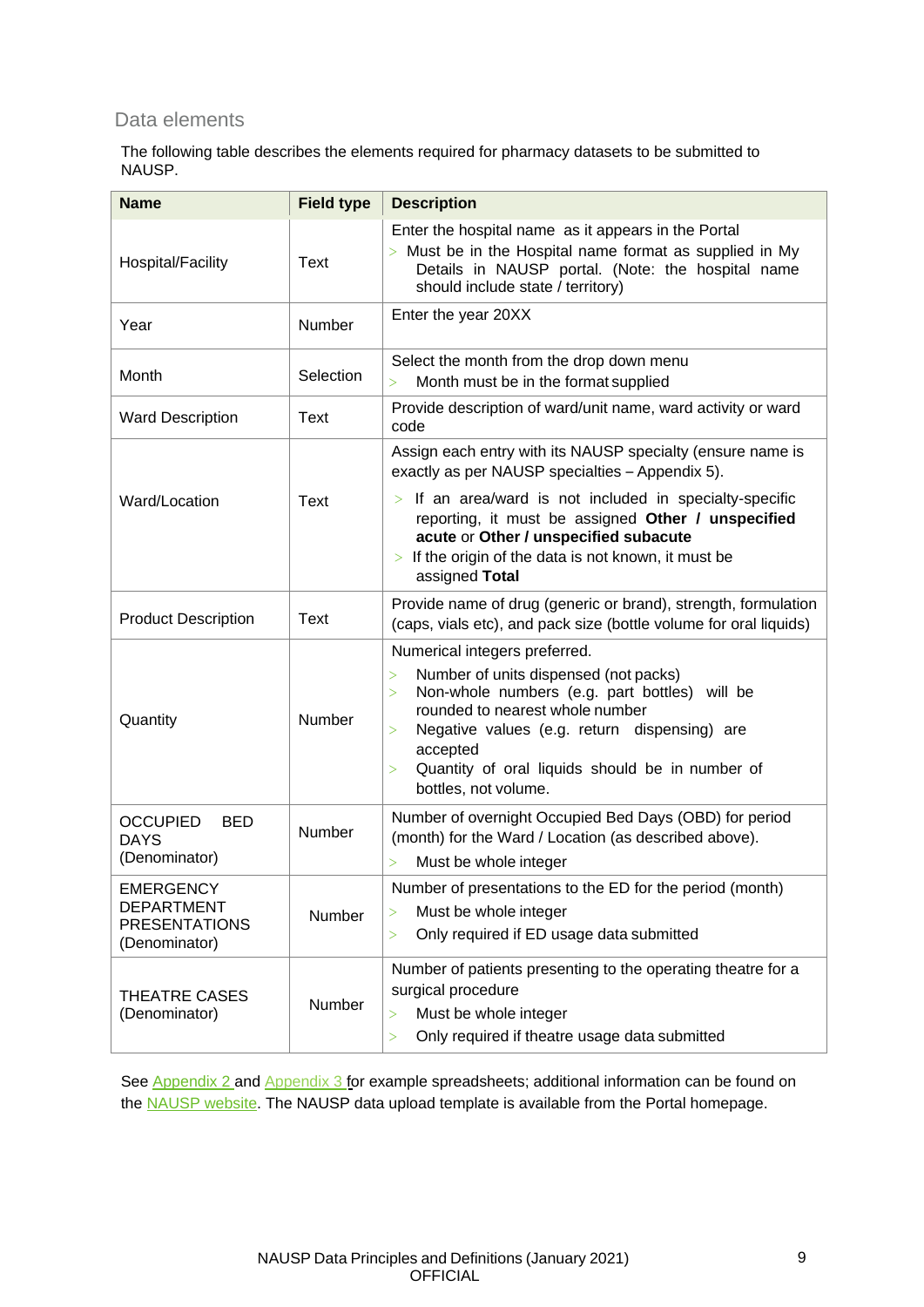### <span id="page-10-0"></span>Accepted Unit Types

NAUSP only accepts pharmacy usage data provided as the smallest unit type for each formulation, with the exception of:

- oral liquids which are counted as number of bottles, not volume (mL)
- eye drops, eye ointments, creams, ointments, lotions, shampoos are counted as bottles, tubes etc
- clotrimazole vaginal pessaries (6 x 100mg), which are counted as packs
- combination packs for eradication of *H. pylori*

Data supplied as 'number of PACKS' (e.g. pre-pack boxes where they are used for inpatients) must be converted to number of individual units by the contributor before submitting to NAUSP. Contributors can check that oral liquids have been entered as number of bottles through using the rate calculation "QA Check oral liquids" template to regularly validate their antimicrobial liquid usage. Additionally, the Portal will flag liquid quantities > 20 units for user review to ensure these products have been entered correctly in bottles not millilitres.

| <b>Formulation</b>         | Accepted unit type (examples) |
|----------------------------|-------------------------------|
| Oral solid formulations    | Tablet, Capsule               |
| Oral liquid formulations   | <b>Bottle</b>                 |
| Parenteral formulations    | Ampoule, Vial, Infusion, Bag  |
| Inhaled formulations       | Nebule, Nebulising solution   |
| <b>Rectal formulations</b> | Suppository                   |
| Vaginal formulations       | Tube, Pessary                 |
| Topical preparations       | Tube, Bottle                  |
| Eye/Ear preparations       | Bottle, Tube                  |

The following table summarises accepted unit types for the majority of formulations.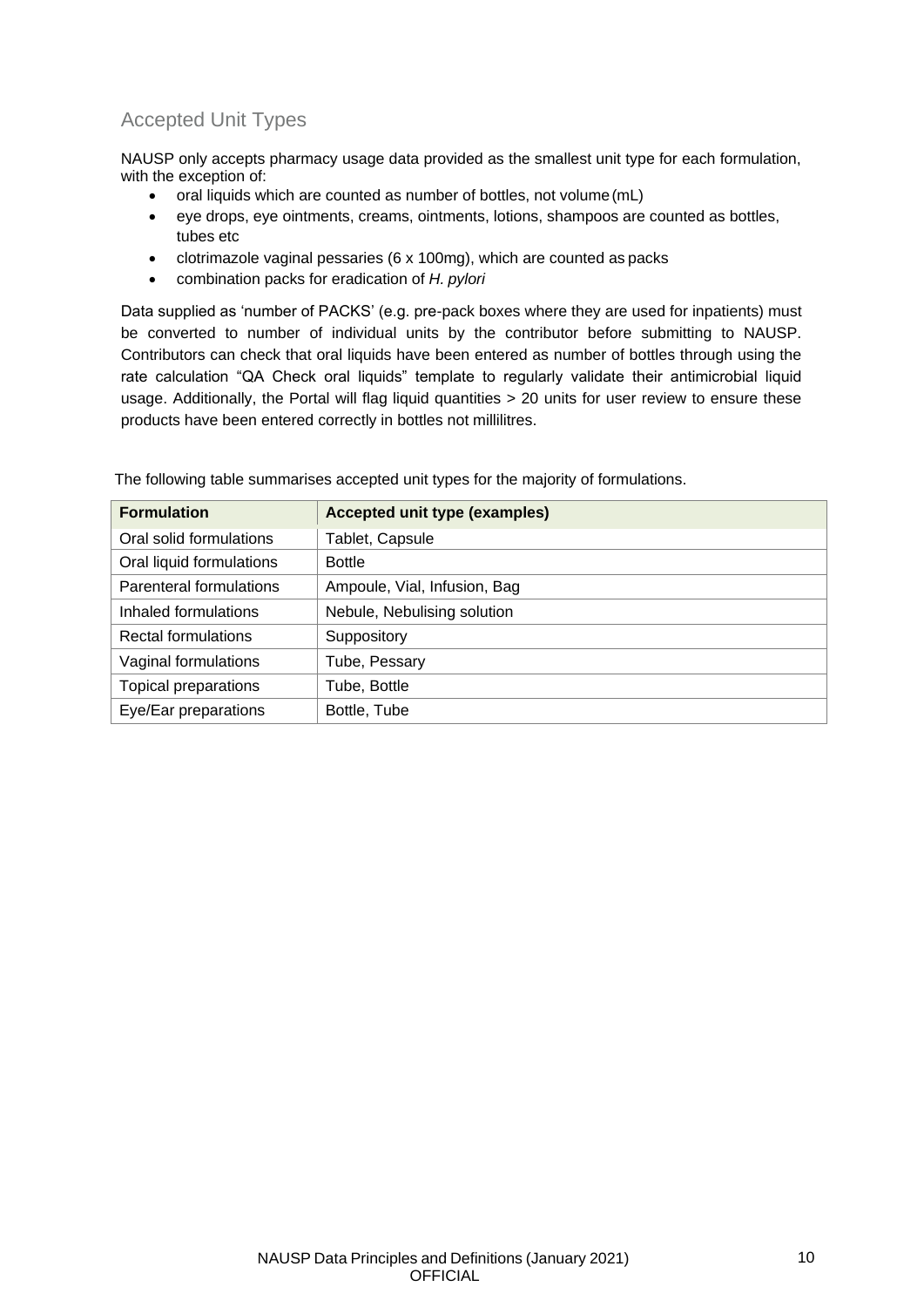#### <span id="page-11-0"></span>Inclusions and Exclusions – pharmacy dataset

The focus of NAUSP is to give an indication of environmental pressures for selection of resistant organisms within healthcare facilities. Therefore, it is structured to report on antimicrobial usage in inpatient settings, both acute and sub-acute.

NAUSP acknowledges that in many facilities there are combined wards consisting of both included and excluded bed types. Please identify and discuss these wards with the NAUSP team when looking at pharmacy datasets. The proportion of included and excluded beds within the combined ward is required for consideration.

| <b>Inclusions</b>                                                                                                                                                                                                                                                                                                                                                                                                                                                                                                      | <b>Exclusions</b>                                                                                                                                                                             |
|------------------------------------------------------------------------------------------------------------------------------------------------------------------------------------------------------------------------------------------------------------------------------------------------------------------------------------------------------------------------------------------------------------------------------------------------------------------------------------------------------------------------|-----------------------------------------------------------------------------------------------------------------------------------------------------------------------------------------------|
| <b>Acute Care:</b><br>All emergency department beds <sup>1</sup><br>All operating theatre (including day-only stay<br>cases) $2$<br>Adult inpatient surgical beds<br>Adult inpatient medical beds<br>Adult intensive care/high dependency beds<br>(combined as Critical Care)<br>Adult inpatient specialist beds <sup>3</sup><br><b>Sub-acute Care:</b><br>Palliative Care beds<br>Longer-term care beds (e.g. residential aged<br>care, rehabilitation)<br>Hospital in the home beds<br>Psychiatric beds <sup>4</sup> | <b>Acute Care:</b><br>Any paediatric (including neonatal) beds <sup>5</sup><br>All other day procedure wards (e.g. infusion suites, dialysis<br>chairs, haematology/oncology day centres etc) |

 $1$  All discharge supplies should be excluded.

 $3$ Ward/location areas (e.g. maternity, haem/onc) within general hospitals should be separated where possible when granular drug usage and denominator data are available.

<sup>5</sup> NAUSP methodology has not been validated for use in paediatric settings

<sup>2</sup>All theatre usage is included in NAUSP, including day-only patients and paediatric usage (where it cannot be separated from adult usage)

<sup>4</sup>For the purpose of surveillance, psychiatric beds are considered sub-acute due to low volume of antimicrobials used in this setting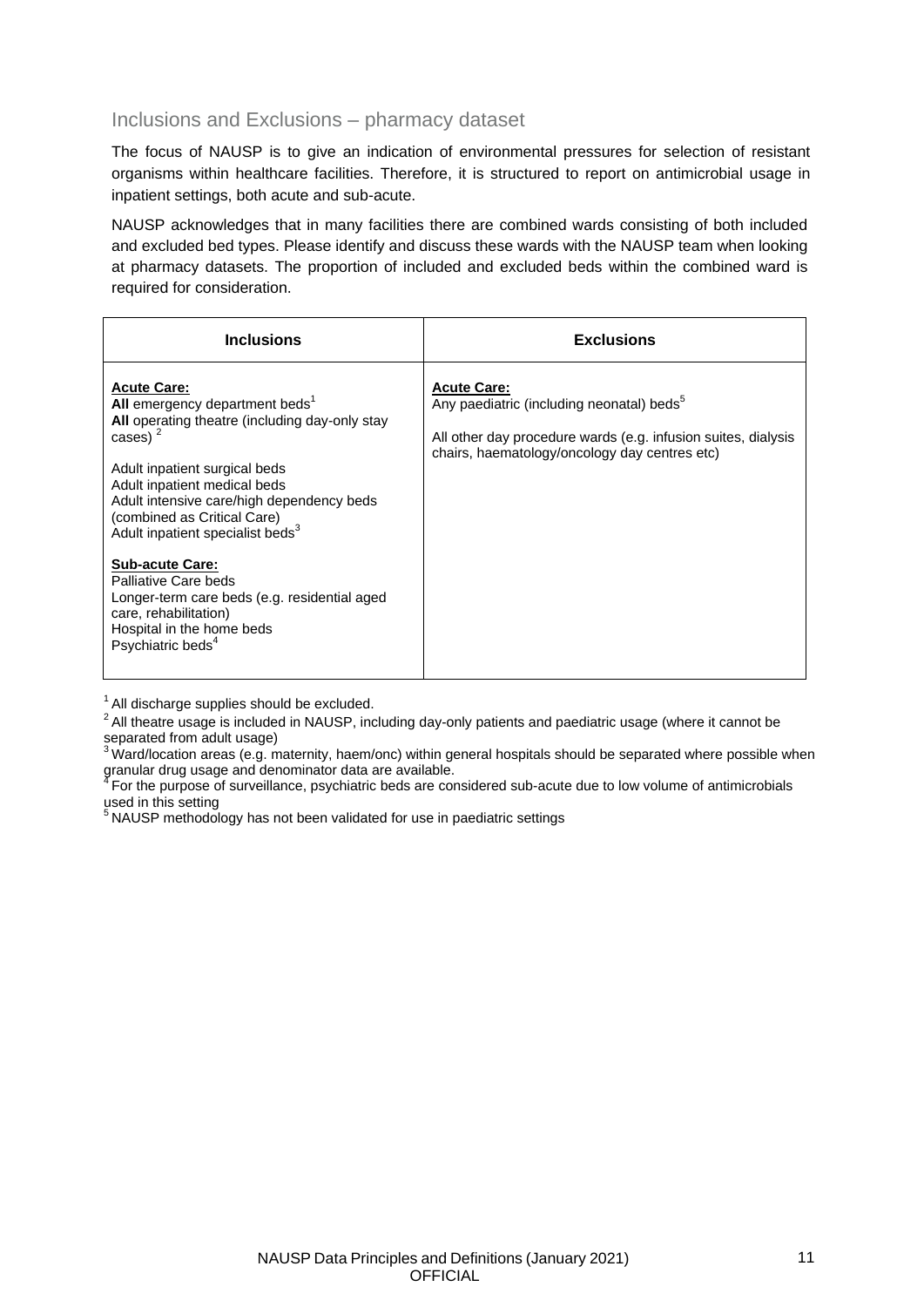### <span id="page-12-0"></span>**Data Principles: Electronic Medication Administration Record data (Data Stream B)**

#### **Numerator: Days of Therapy (DOTs)**

<span id="page-12-1"></span>Key Principles:

- > **The dataset indicates the monthly usage of each antimicrobial, by route, for all inpatients by admission specialty (see** [Inclusions and Exclusions](#page-11-0)**), expressed as sum of Days of Therapy (DOTs)**
- > 'Antimicrobial' refers to all relevant anti-infective agents within the World Health Organization (WHO) Anatomical Therapeutic Chemical (ATC) classification system, including antibiotics, antimycotics, antivirals and antifungals. Since January 2019, topical anti-infectives are to be included in monthly data submissions. A complete list of agents collected can be found [here.](https://www.sahealth.sa.gov.au/wps/wcm/connect/e88ecf80400569ff9395bb4826472d56/NAUSP%2BInfo_Antimicrobial%2BAgents_2021_v8.0.pdf?MOD=AJPERES&amp%3BCACHEID=ROOTWORKSPACE-e88ecf80400569ff9395bb4826472d56-ntB1lNU)
- $>$  Antimicrobial usage datasets are obtained by the contributor from their local electronic medication administration record (eMAR) system. These should contain the number of DOTs of each antimicrobial agent, by route, administered during the month.

#### <span id="page-12-2"></span>Dataset Rules:

- > Usage datasets must be submitted to the Portal in the specified Excel spreadsheet template with distinct columns for each element – to be published later in 2021.
- > ANTIMICROBIAL, DOSE ADMINISTERED (in grams), UNIT OF MEASUREMENT, ROUTE, DAYS OF THERAPY, MAPPED NAUSP SPECIALTY and PATIENT TYPE (adult, paediatric) are the minimum required elements. Please ensure there are no merged, highlighted or blank cells within the spreadsheet, and that there are no embedded tables or filtering applied to columns.
- > One line of data represents the **sum** of DOTs (and grams) by antimicrobial, by route, by specialty, by patient type. **No patient identifiers** shall remain in the dataset; these must be removed during data cleaning processes on site prior to submission to the NAUSP Portal.
- > One DOT represents the *first* administration of any antimicrobial by a given route, per patient, per day. Any subsequent doses of the same antimicrobial by the same route on the same day should not be counted as a DOT. > The DOSE ADMINSTERED for topical agents such as creams, ointments, eye drops, etc may remain blank due to variability between applications
- > Available ROUTES must be mapped to: ORAL, VAGINAL, PARENTERAL, TOPICAL, RECTAL. Administration into the gastrointestinal tract will be mapped to 'ORAL' (for example, nasogastric and PEG administration) for the purpose of surveillance.
- > Any agents or dosage forms not required by NAUSP will be discarded automatically during processing. However, for ease of processing, contributors should endeavor to generate/code eMAR extractions/reports that fulfill the NAUSP Antimicrobial Agent list.
- > Days of therapy for **continuous infusions** are counted as 1 DOT on the day of initiation and 1 DOT for each subsequent day where the infusion continues beyond midnight on that day.
- > If **clinical trial antimicrobials** are administered they will be included except where the trial is blinded and it is not clear whether active drug was administered.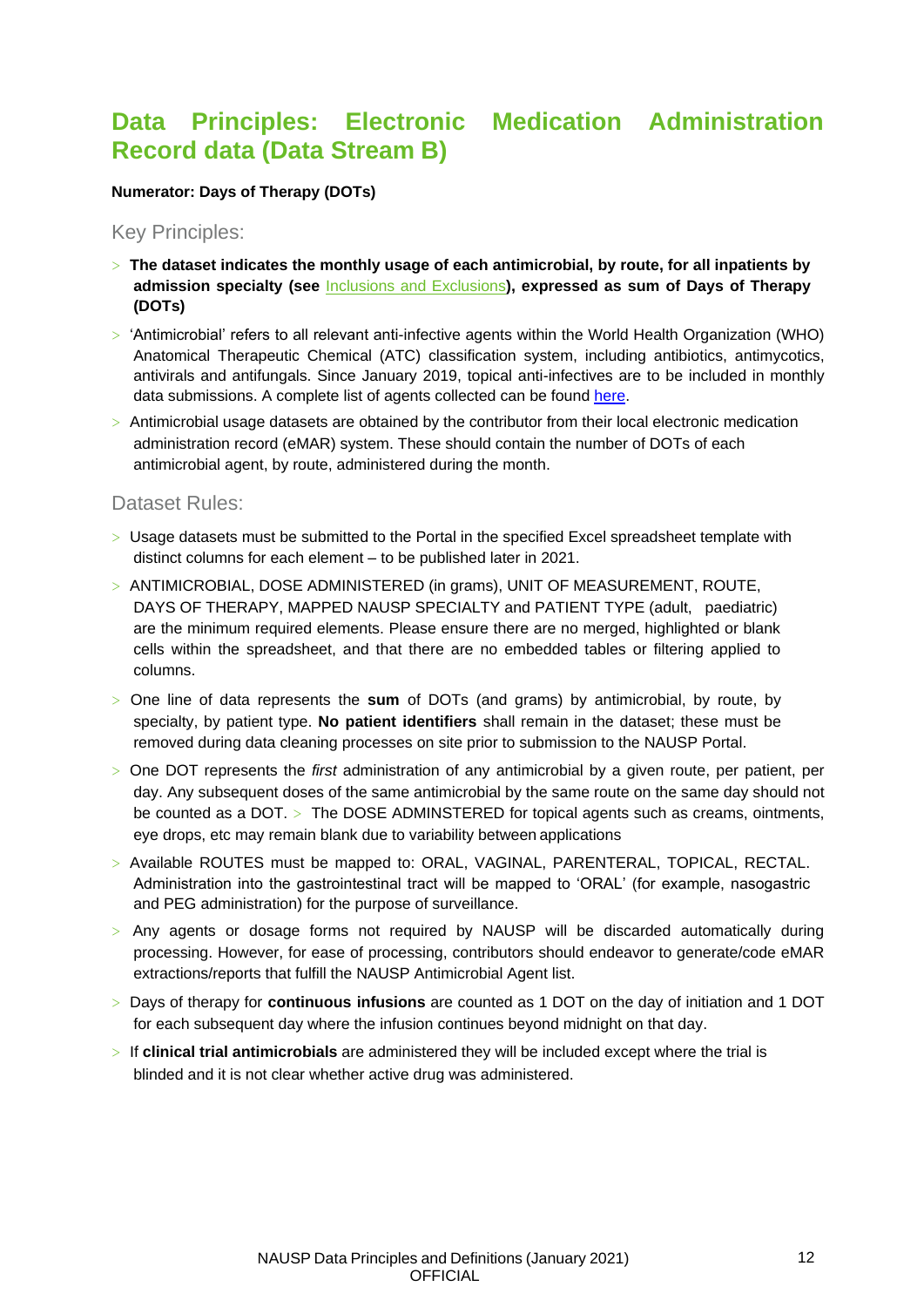### <span id="page-13-0"></span>Denominator:

#### <span id="page-13-1"></span>**Patient Days (PDs)**

Patient Days are the sum of the lengths of stays of each patient separated during the reporting period. This denominator type will only be used when reporting DOT datasets from eMAR data.

- **>** The dataset indicates the monthly Patient Day (PD) count for the mapped specialties defined in [Appendix 6](#page-22-0)
- > Patient Days data are generally obtained from the local health informatics unit (e.g. Casemix).
- > Patient Days are not equivalent to Occupied Bed Days. Patient Days are the sum of the lengths of stays of each patient separated during the reporting period, whereas Occupied Bed Days are the sum of a daily count of occupied beds, regardless of when the separation occurs.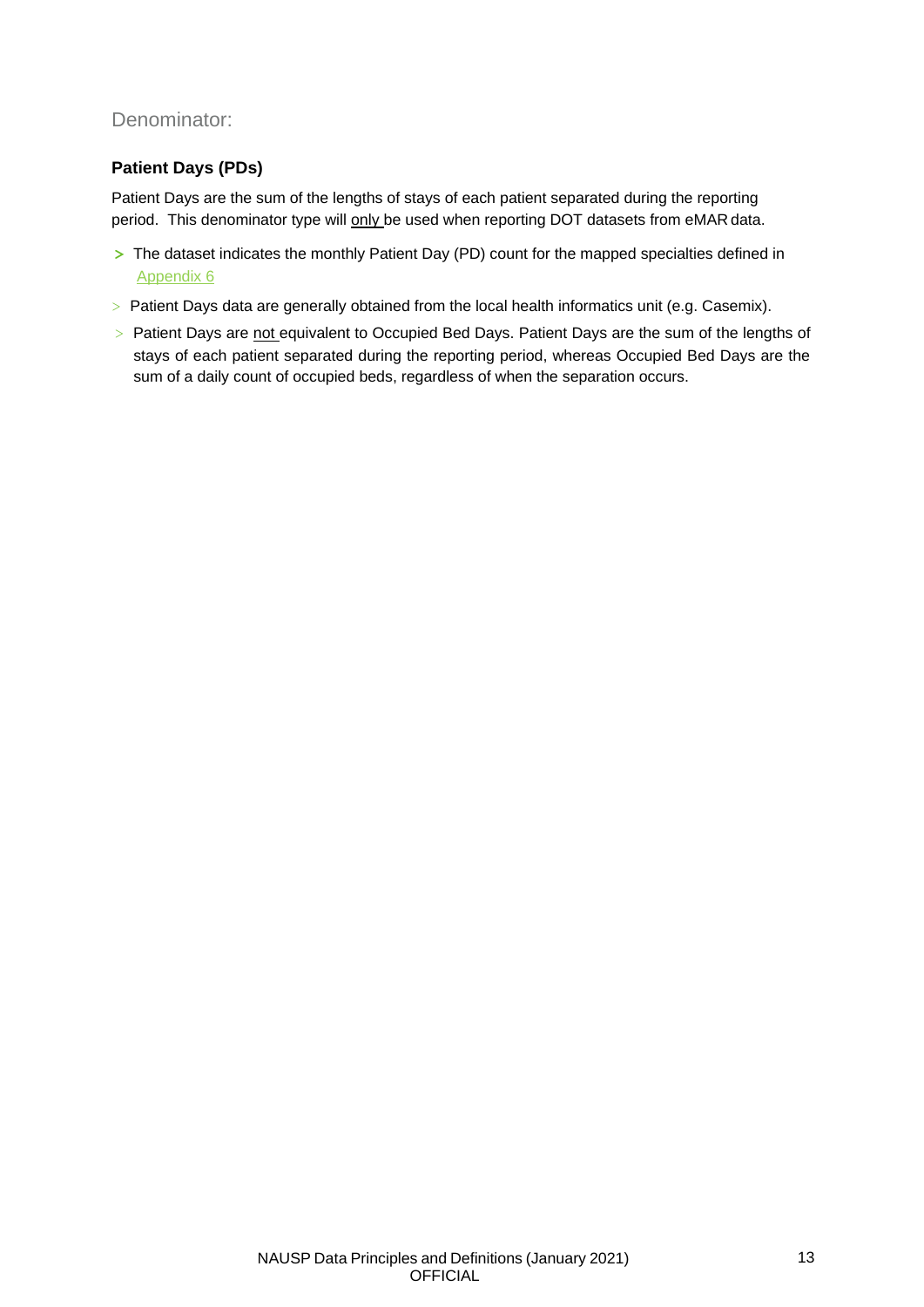### <span id="page-14-0"></span>Numerator data elements – eMAR datasets

The following table describes the elements required for eMAR datasets to be submitted to NAUSP. One line of data represents the monthly sum of Days of Therapy (DOT) by drug, by route, by specialty, by patient type (adult/paediatric)

| <b>Name</b>           | <b>Field type</b> | <b>Description</b>                                                                                                                                                                                                         |
|-----------------------|-------------------|----------------------------------------------------------------------------------------------------------------------------------------------------------------------------------------------------------------------------|
| Hospital/Facility     | Text              | Must be in the Hospital name format as supplied in My<br>Details in NAUSP portal. (Note: the hospital name<br>should include state / territory)                                                                            |
| Year                  | Number            | Enter the year 20XX                                                                                                                                                                                                        |
| Antimicrobial ordered | Text              | As extracted from eMAR                                                                                                                                                                                                     |
| Date administered     | Date              | DD/MM/YYYY 00:00                                                                                                                                                                                                           |
| Dose Administered     | Number            | As extracted from eMAR                                                                                                                                                                                                     |
| Unit of Measurement   | Text              | As extracted from eMAR                                                                                                                                                                                                     |
| Route                 | Text              | As extracted from eMAR                                                                                                                                                                                                     |
| <b>DOT</b>            | Number            | As defined under definitions. Days of therapy refers to the<br>number of day(s) that a patient is on an antimicrobial, regardless<br>of dose administered, or number of doses administered over the<br>course of 24 hours. |
| Mapped specialty      | Text              | The specialty of the admitting medical practitioner, which is<br>then mapped to a specialty group determined by NAUSP                                                                                                      |
| Paediatric / Adult    | Text              | Specifies whether the DOT(s) were administered to<br>patients < 18 years of age (paediatric) or $\geq$ 18 years of age                                                                                                     |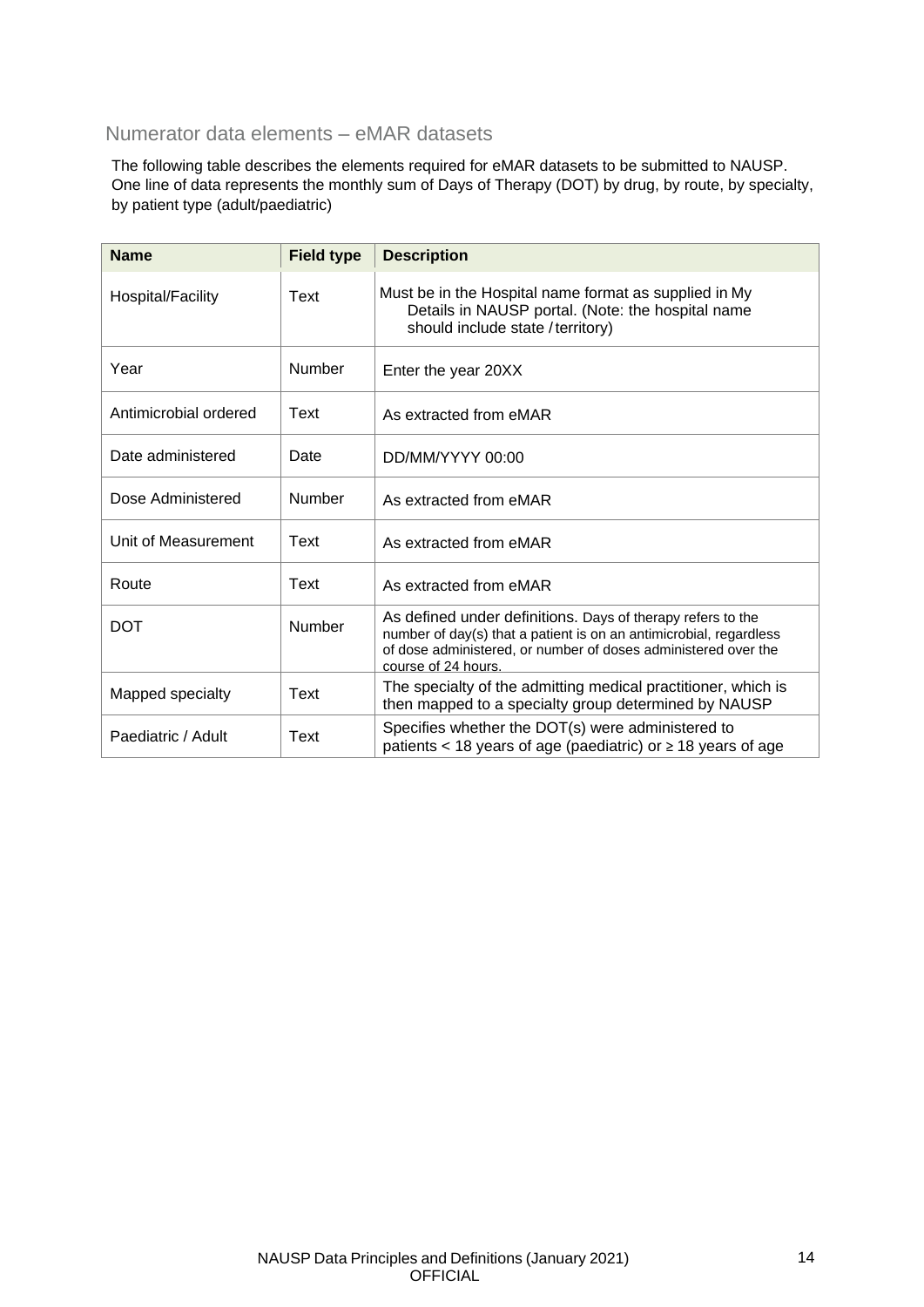# <span id="page-15-0"></span>**Data Submission**

#### <span id="page-15-1"></span>How to submit data

All data must be submitted via the NAUSP Portal in the specified data template, compliant with data specifications. For further information on how to extract, format, and submit data, please see the [NAUSP Portal User Guide.](https://www.sahealth.sa.gov.au/wps/wcm/connect/public%2Bcontent/sa%2Bhealth%2Binternet/resources/nausp%2Bportal%2Buser%2Bguide)

#### <span id="page-15-2"></span>When to submit data

Contributor hospitals are encouraged to submit data monthly, as soon as practicable after the completion of a month.

#### <span id="page-15-3"></span>Late submission and missing data

Contributor hospitals that have not submitted data for more than three consecutive months may have reporting access restricted for a short period to facilitate the generation of six-monthly national and state reports. Contributors on restricted access must contact the NAUSP team to have access restored. If there are extenuating circumstances necessitating delayed submission, please discuss these with the NAUSP team.

### <span id="page-15-4"></span>**Data Accountability and Quality Assurance**

NAUSP relies upon the integrity of the data uploaded by contributor facilities, and it is the responsibility of contributors to ensure that data provided are accurate and complete. For this reason it is important that there is someone at each site who is prepared to take responsibility for data integrity, and is available for NAUSP to contact should there be anyqueries.

NAUSP has a number of mechanisms built into the data processing procedures to provide quality assurance (QA) checks. While NAUSP will query significantly abnormal results from time to time, the QA processes can only ensure that the data included in reports is accurate according to the data supplied by the contributor  $-$  i.e. we cannot vouch for the accuracy of the data supplied.

Contributors' data are subject to QA processes every six months on completion of June and December data uploads. The NAUSP team will review denominator submissions, ward/specialty inclusions and exclusions, and other data for the period. This system ensures all data are validated twice per year.

Additional QA activities that contributor hospitals assume responsibility for include:

- > Acknowledgement of flagged drug quantities loaded (pharmacy distribution datasets) during data upload (for example, quantities less than 50% or greater than 200% of the previous 12 months' average);
- > Visual inspection of datasets as part of the standard operating procedures for preparing, loading and processing within the database; and
- > Visual inspection of reports produced to identify any apparent abnormal variation.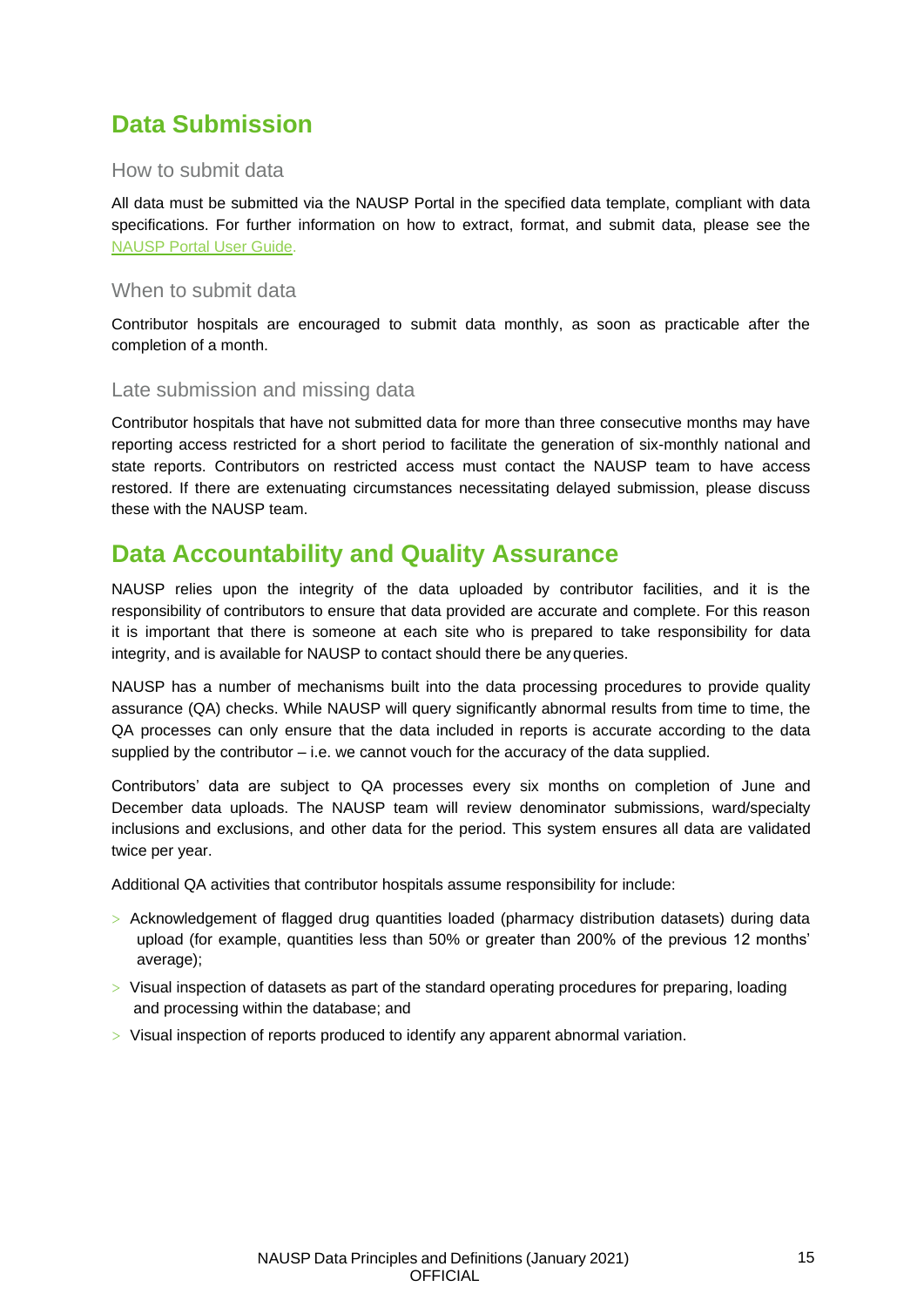### <span id="page-16-0"></span>**Data Security and Privacy**

All data submitted via the NAUSP Portal are stored in a secure database housed behind the SA Health firewall. Only staff working directly for the Antimicrobial Programs team (Communicable Diseases Control Branch, Department for Health and Wellbeing, SA Health) or Digital Health SA have access to all data, and confidentiality and privacy standards will be upheld at all times.

Access to the NAUSP Portal is obtained only via registration, and only for facilities within which the external user is employed. All external user registrations must first be approved by the NAUSP administration team.

NAUSP participation is not mandatory, and contributor hospitals must indicate their agreement to ongoing participation in the program. This is facilitated by NAUSP requesting signed participation agreement from an authorised executive representative of the contributor hospital, or local health district/network. Even after agreeing to participate, submission of data is entirely voluntary, and NAUSP will not demand or claim to compulsorily acquire any particular data from any contributor hospital. Contributing hospitals are de-identified in publicly-available NAUSP reports by means of a de-identifying code assigned to each facility upon registration with the program. An authorised representative of each state and territory government will be in receipt of a legend of *public* hospitals within their respective jurisdiction to support and facilitate stewardship activities.

From time to time there may be circumstances where it is deemed of benefit (to NAUSP or other stakeholder) to incorporate identifiable data into a published report. This will only be undertaken with prior notification of individual contributors involved.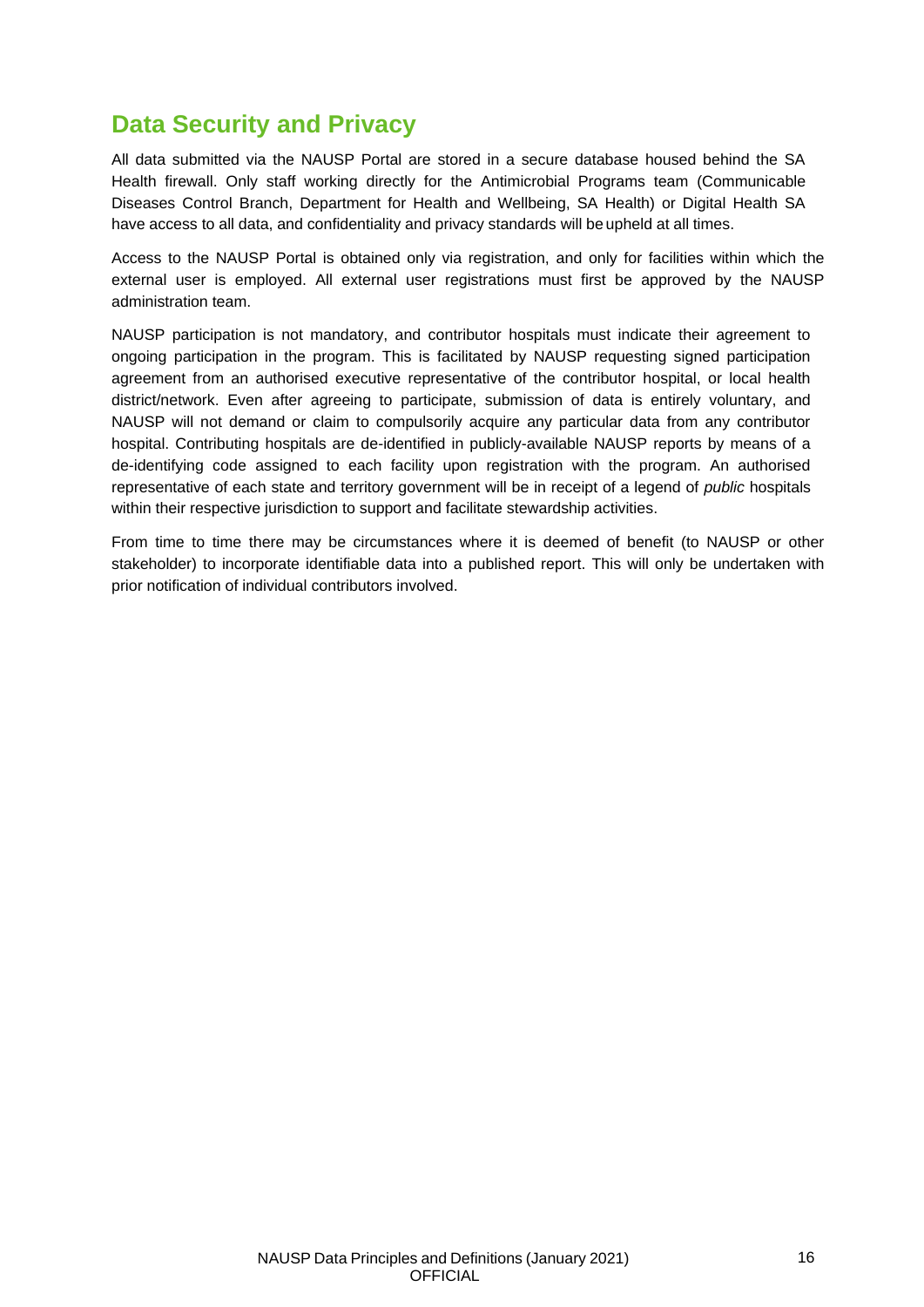# <span id="page-17-0"></span>Appendix 1: Example Standard NAUSP report

|                                                                                                                                                                                                                                                                                                                                                                                                                                                                                           |                                                                         |                    | NATIONAL ANTIMICROBIAL UTILISATION SURVEILLANCE<br><b>PROGRAM</b> |                          |         |                                                                                                                      |         |         |            |         |                                                                                                                 |         |         |
|-------------------------------------------------------------------------------------------------------------------------------------------------------------------------------------------------------------------------------------------------------------------------------------------------------------------------------------------------------------------------------------------------------------------------------------------------------------------------------------------|-------------------------------------------------------------------------|--------------------|-------------------------------------------------------------------|--------------------------|---------|----------------------------------------------------------------------------------------------------------------------|---------|---------|------------|---------|-----------------------------------------------------------------------------------------------------------------|---------|---------|
|                                                                                                                                                                                                                                                                                                                                                                                                                                                                                           |                                                                         |                    | January 2014 to April 2016                                        |                          |         |                                                                                                                      |         |         |            |         |                                                                                                                 |         |         |
| Contributor:                                                                                                                                                                                                                                                                                                                                                                                                                                                                              | Hospital                                                                |                    |                                                                   |                          |         |                                                                                                                      |         |         |            |         |                                                                                                                 |         |         |
| The antimicrobial utilisation rates provided in this report are calculated using the number of defined daily<br>doses (DDDs) of the antimicrobial agent or class consumed each month per 1,000 occupied bed days. Rates<br>reported for this hospital are for total hospital use compared to the corresponding pooled data for the<br>selected benchmark group.                                                                                                                           |                                                                         |                    |                                                                   |                          |         |                                                                                                                      |         |         |            |         |                                                                                                                 |         |         |
| Antimicrobial classes reported are:                                                                                                                                                                                                                                                                                                                                                                                                                                                       |                                                                         |                    |                                                                   |                          |         |                                                                                                                      |         |         |            |         |                                                                                                                 |         |         |
| 3rd/4th generation cephalosporins (ceftriaxone, cefotaxime, ceftazidime, cefepime);                                                                                                                                                                                                                                                                                                                                                                                                       |                                                                         |                    |                                                                   |                          |         |                                                                                                                      |         |         |            |         |                                                                                                                 |         |         |
| glycopeptides (vancomycin, teicoplanin);<br>¥<br>fluoroquinolones (ciprofloxacin, moxifloxacin, norfloxacin);                                                                                                                                                                                                                                                                                                                                                                             |                                                                         |                    |                                                                   |                          |         |                                                                                                                      |         |         |            |         |                                                                                                                 |         |         |
| aminoglylcosides (gentamicin, tobramycin, amikacin); and                                                                                                                                                                                                                                                                                                                                                                                                                                  |                                                                         |                    |                                                                   |                          |         |                                                                                                                      |         |         |            |         |                                                                                                                 |         |         |
| anti-pseudomonal penicillins plus beta-lactamase inhibitor (piperacillin/tazobactam,<br>ticarcillin/clavulanate).                                                                                                                                                                                                                                                                                                                                                                         |                                                                         |                    |                                                                   |                          |         |                                                                                                                      |         |         |            |         |                                                                                                                 |         |         |
|                                                                                                                                                                                                                                                                                                                                                                                                                                                                                           |                                                                         |                    |                                                                   |                          |         |                                                                                                                      |         |         |            |         | when additional data are available. Comparator rates for this reporting period include data from 6 hospital(s). |         |         |
|                                                                                                                                                                                                                                                                                                                                                                                                                                                                                           |                                                                         |                    |                                                                   |                          |         |                                                                                                                      |         |         |            |         |                                                                                                                 |         |         |
| glycopeptides - H<br>carbapenems - H<br>cephalosporins - H<br>120                                                                                                                                                                                                                                                                                                                                                                                                                         | ------ glycopeptides - C<br>carbapenems - C<br>----- cephalosporins - C |                    |                                                                   | 140                      |         | fluoroquinolones - H  fluoroquinolones - C<br>aminoglycosides - H ------ aminoglycosides - C<br>pip-taz/tim-clav - H |         |         | Contractor |         | pip-taz/tim-clav - C                                                                                            |         |         |
| 96                                                                                                                                                                                                                                                                                                                                                                                                                                                                                        |                                                                         |                    |                                                                   | 112                      |         |                                                                                                                      |         |         |            |         |                                                                                                                 |         |         |
| In all charts included in this report, $H =$ hospital use, and $C =$ aggregate use of other Victoria Principal<br>Referral hospitals. Data are smoothed using a 3-month moving average. Enquiries regarding information<br>contained in this report should be directed to health nausphelp@sa.gov.au<br>1. TOTAL HOSPITAL USE BY ANTIMICROBIAL CLASS<br>Total hospital antimicrobial utilisation rates for the period January 2014 to April 2016 are displayed in charts<br>$1$ and $2$ . |                                                                         |                    |                                                                   | bed days<br>$\mathbf{R}$ |         |                                                                                                                      |         |         |            |         |                                                                                                                 |         |         |
| 48<br>$^{24}$                                                                                                                                                                                                                                                                                                                                                                                                                                                                             |                                                                         |                    |                                                                   | DDD / 100<br>ы<br>28     |         |                                                                                                                      |         |         |            |         |                                                                                                                 |         |         |
| Mar2014<br>Jun2014<br>Sepag                                                                                                                                                                                                                                                                                                                                                                                                                                                               | Mar2015<br>Dec2014<br>Jun2015                                           | Sep2015<br>Dec2015 | Mar2016                                                           |                          | Mar2014 | Aur2014                                                                                                              | Sep2014 | Dec2014 | Mar2015    | Jun2015 | Sep2D                                                                                                           | Dec2015 | Mar2016 |

(Only Page 1 has been provided as example)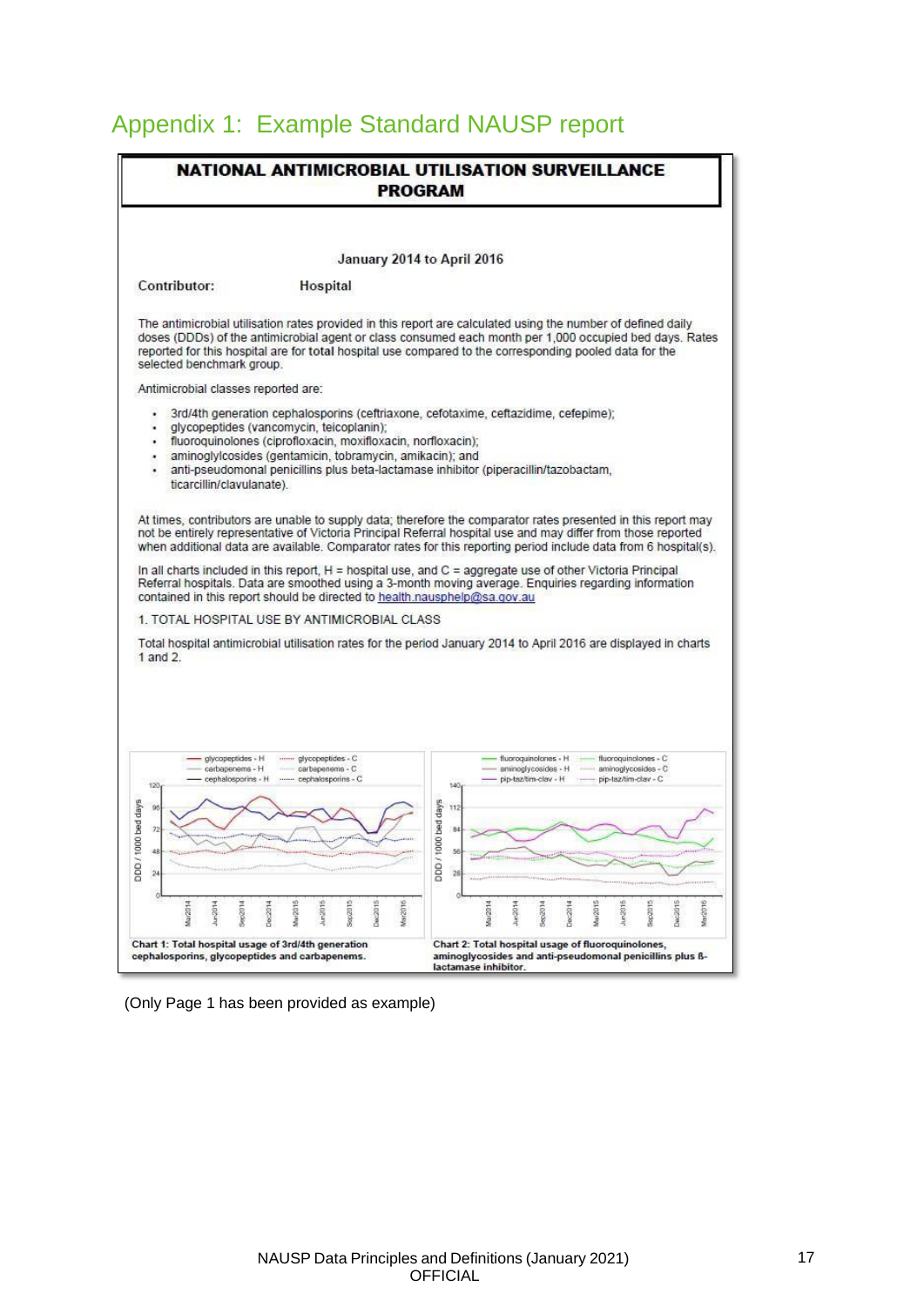### <span id="page-18-0"></span>Appendix 2: Example template – pharmacy data numerator dataset - antimicrobial usage data

| ⊿              | A                       | B                            | C                                                                  | D     |
|----------------|-------------------------|------------------------------|--------------------------------------------------------------------|-------|
| 1              | <b>Facility Name</b>    | Wandin Valley Hospital (NSW) |                                                                    |       |
| 2              | Year (yyyy)             | 2021                         |                                                                    |       |
| 3              | <b>Month</b>            | Mar                          |                                                                    |       |
| 4              |                         |                              |                                                                    |       |
| 5              |                         |                              |                                                                    |       |
| 6              |                         |                              |                                                                    |       |
| $\overline{7}$ | <b>Ward description</b> | <b>NAUSP Ward/Location</b>   | Product description (name, strength, form, pack/liq qty/m Quantity |       |
| 8              | ICU                     | Critical Care (ICU/HDU)      | GANCICLOVIR 500mg INJECTION                                        | 0.32  |
| 9              | ICU                     | Critical Care (ICU/HDU)      | CHLORAMPHENICOL 0.5%, 10mL EYE DROPS                               | 1.00  |
| 10             | <b>ICU</b>              | Critical Care (ICU/HDU)      | GANCICLOVIR 500mg INJECTION                                        | 0.40  |
| 11             | ICU                     | Critical Care (ICU/HDU)      | GANCICLOVIR 500mg INJECTION                                        | 0.27  |
| 12             | ICU                     | Critical Care (ICU/HDU)      | GANCICLOVIR 500mg INJECTION                                        | 1.20  |
| 13             | <b>ICU</b>              | Critical Care (ICU/HDU)      | GANCICLOVIR 500mg INJECTION                                        | 0.96  |
| 14             | ICU                     | Critical Care (ICU/HDU)      | <b>VALACICLOVIR 500mg TABLETS</b>                                  | 4.00  |
| 15             | ICU                     | Critical Care (ICU/HDU)      | FLUCONAZOLE 200mg Capsules                                         | 4.00  |
| 16             | ICU                     | Critical Care (ICU/HDU)      | <b>VALACICLOVIR 500mg TABLETS</b>                                  | 3.00  |
| 17             | ICU                     | Critical Care (ICU/HDU)      | GANCICLOVIR 500mg INJECTION                                        | 0.30  |
| 18             | ICU                     | Critical Care (ICU/HDU)      | POSACONAZOLE 300mg/16.7mL INJECTION                                | 10.00 |
| 19             | ICU                     | Critical Care (ICU/HDU)      | FLUCLOXACILLIN 500mg CAPSULES                                      | 6.00  |
| 20             | ICU                     | Critical Care (ICU/HDU)      | HYDROXYCHLOROQUINE 200 mg TABLETS                                  | 10.00 |
| 21             | ED <sub>2</sub>         | <b>Emergency Department</b>  | CEFAZOLIN 1 g INJECTION                                            | 10.00 |
|                | 22 ED2                  | <b>Emergency Department</b>  | CEFAZOLIN 1 g INJECTION                                            | 5.00  |
|                | 23 EDIT                 | <b>Emergency Department</b>  | CEFAZOLIN 1 g INJECTION                                            | 5.00  |
|                | 24 ED1                  | <b>Emergency Department</b>  | <b>TRIMETHOPRIM 300mg Tablets</b>                                  | 7.00  |
| 25             | <b>EDIT</b>             | <b>Emergency Department</b>  | <b>TRIMETHOPRIM 300mg Tablets</b>                                  | 7.00  |
|                | 26 ED1                  | <b>Emergency Department</b>  | FLUCLOXACILLIN (E) 500mg CAPSULES                                  | 24.00 |
|                | 27 ED1                  | <b>Emergency Department</b>  | FLUCLOXACILLIN (E) 500mg CAPSULES                                  | 24.00 |
| 28             | <b>ED1</b>              | <b>Emergency Department</b>  | FLUCLOXACILLIN (E) 500mg CAPSULES                                  | 96.00 |
| 29             | <b>ED1</b>              | <b>Emergency Department</b>  | CHLORAMPHENICOL 0.5%, 10mL EYE DROPS                               | 2.00  |
| 30             | <b>SW</b>               | Other/unspecified acute      | CEFTRIAXONE 1g INJECTION                                           | 1.00  |
| 31             | 5W                      | Other/unspecified acute      | <b>CEFTRIAXONE 1g INJECTION</b>                                    | 1.00  |
| 32.            | 5W                      | Other/unspecified acute      | VANCOMYCIN 500mg INJECTION                                         | 9.00  |
| 33             | 3N                      | Other/unspecified acute      | CEFTRIAXONE 1g INJECTION                                           | 1.00  |
| 34             | 6W                      | Other/unspecified acute      | VALACICLOVIR 500mg TABLETS                                         | 18.00 |
| 35             | <b>7N</b>               | Other/unspecified acute      | RIFAXIMIN 550mg TABLETS                                            | 3.00  |
| 36             | <b>7N</b>               | Other/unspecified acute      | MEROPENEM 1g INJECTION                                             | 8.00  |
| 37             | 7W                      | Other/unspecified acute      | AMOXICILLIN-CLAVULANIC ACID 1000mg-200mg INJECTION                 | 8.00  |
| 38             | 7E                      | Other/unspecified acute      | CEFTRIAXONE 1g INJECTION                                           | 1.00  |
| 39             | 18W                     | Other/unspecified acute      | TEICOPLANIN 400mg INJECTION                                        | 2.00  |
| 40             | <b>ICU</b>              | Critical Care (ICU/HDU)      | MOXIFLOXACIN 400mg TABLETS                                         | 1.00  |
| 41             | ICU                     | Critical Care (ICU/HDU)      | NORFLOXACIN 400mg Tablets                                          | 5.00  |
|                | 42 Juni 1               | Critical Care (ICU/HDU)      | AMOVICILLINUCI AVI II ANIC ACID 500mm-125mm TARLETS                | 6.00  |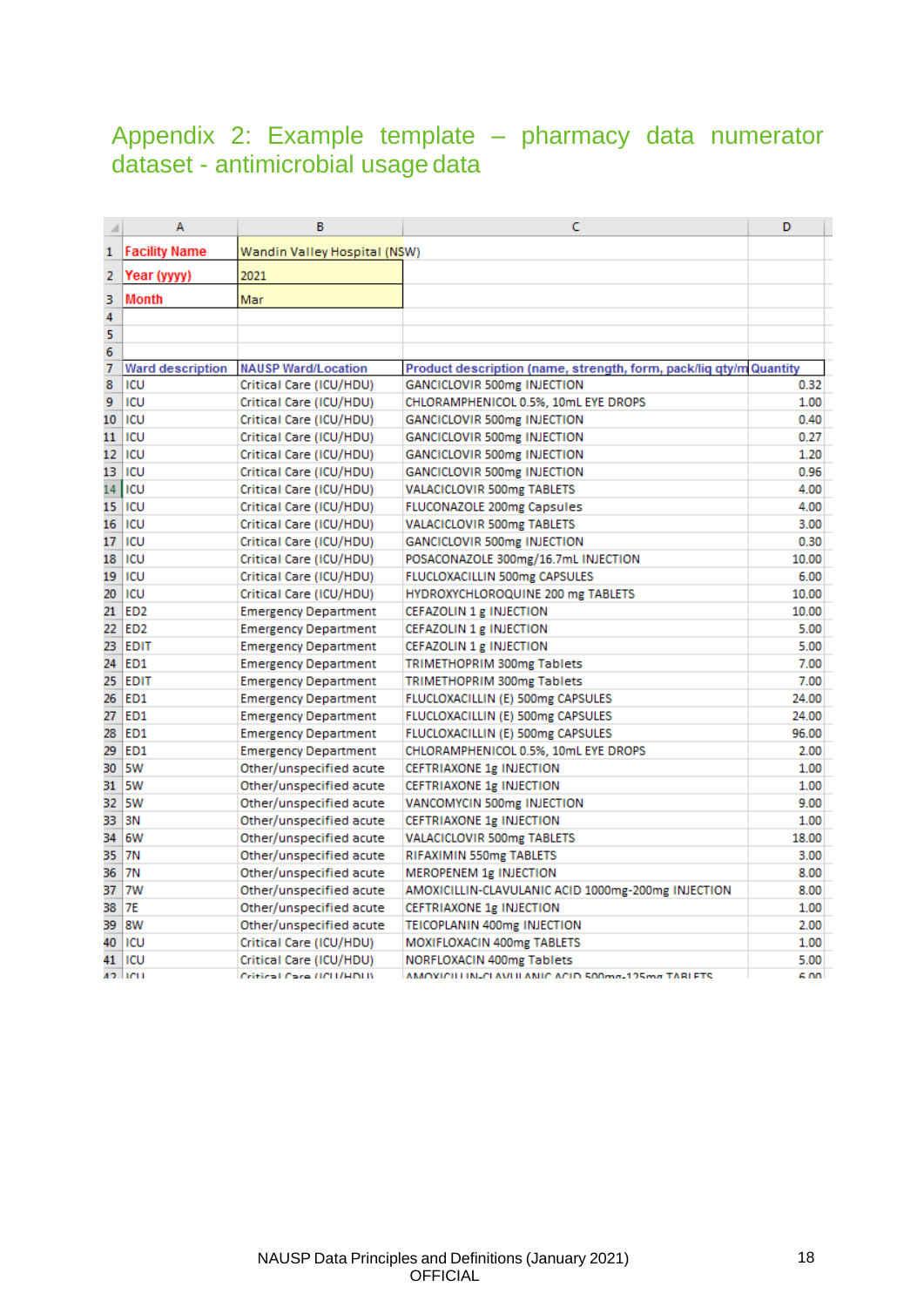|                        | Seattle Grace Test Hospital - Occupied Bed Days 2017                                                                                                                                                                                                                                                                                                                                                               |                          |               |         |                                                                                          |                                       |  |
|------------------------|--------------------------------------------------------------------------------------------------------------------------------------------------------------------------------------------------------------------------------------------------------------------------------------------------------------------------------------------------------------------------------------------------------------------|--------------------------|---------------|---------|------------------------------------------------------------------------------------------|---------------------------------------|--|
| psychiatric).          | Accurate OBDs are essential to the accurate calculation of antimicrobial usage rates - a small change<br>all those from which antimicrobial usage data is sourced, and that occupancy data are not provided for<br>in denominator can make a huge difference to the calculated rate. Please ensure included wards are<br>excluded wards. See NAUSP website for details on exclusions (eg paediatrics, outpatients, |                          |               |         |                                                                                          |                                       |  |
|                        | Please take care to ensure the correct wards are included! Ward usage and report terminology can change                                                                                                                                                                                                                                                                                                            |                          |               |         |                                                                                          |                                       |  |
|                        | over time so regular checking of description is recommended                                                                                                                                                                                                                                                                                                                                                        |                          |               |         |                                                                                          |                                       |  |
|                        |                                                                                                                                                                                                                                                                                                                                                                                                                    |                          |               |         | List the wards that comply with NAUSP                                                    |                                       |  |
| <b>Ward Code</b>       |                                                                                                                                                                                                                                                                                                                                                                                                                    | $Jan-17$                 | Feb-17        |         | inclusions and their corresponding specialt<br>a ward does not match a specialty, assign |                                       |  |
| <b>Included wards</b>  | <b>NAUSP</b> Specialty                                                                                                                                                                                                                                                                                                                                                                                             |                          |               |         | "other nonICU".                                                                          |                                       |  |
| Ward A                 | High Dependency Unit (HDU)                                                                                                                                                                                                                                                                                                                                                                                         | 85                       | 5             |         |                                                                                          |                                       |  |
| Ward B                 | other nonICU                                                                                                                                                                                                                                                                                                                                                                                                       | 154                      | 140           |         |                                                                                          |                                       |  |
| Ward D                 | other nonICU                                                                                                                                                                                                                                                                                                                                                                                                       | 88                       | $\frac{1}{2}$ |         |                                                                                          |                                       |  |
| WardE                  | other nonICU                                                                                                                                                                                                                                                                                                                                                                                                       | æ                        | \$            |         |                                                                                          |                                       |  |
| Ward G                 | other nonICU                                                                                                                                                                                                                                                                                                                                                                                                       | Ν                        | £,            |         |                                                                                          |                                       |  |
| Ward H                 | Haematology/Oncology                                                                                                                                                                                                                                                                                                                                                                                               | 8                        | ಳ             |         | By listing your hospital's excluded w                                                    |                                       |  |
| <b>Ward I</b>          | Obstetrics/Gynaecology                                                                                                                                                                                                                                                                                                                                                                                             | 4                        | ¢,            |         | cross-check OBD and drug usage dat                                                       |                                       |  |
| g                      | <b>POI</b>                                                                                                                                                                                                                                                                                                                                                                                                         | Б                        | 8             |         | excluded wards are mistakenly includ                                                     |                                       |  |
|                        |                                                                                                                                                                                                                                                                                                                                                                                                                    |                          |               |         | usage upload file.                                                                       |                                       |  |
|                        | <b>Total NAUSP beds</b>                                                                                                                                                                                                                                                                                                                                                                                            | 595                      | 664           |         |                                                                                          |                                       |  |
|                        |                                                                                                                                                                                                                                                                                                                                                                                                                    |                          |               |         |                                                                                          |                                       |  |
| <b>Excluded wards:</b> |                                                                                                                                                                                                                                                                                                                                                                                                                    |                          |               |         |                                                                                          |                                       |  |
| Ward C                 | Paediatrics                                                                                                                                                                                                                                                                                                                                                                                                        | 2                        | 38            |         |                                                                                          | The total cell will turn green if the |  |
| WardF                  | neonatal/SCU                                                                                                                                                                                                                                                                                                                                                                                                       | $\overline{a}$           | 28            |         |                                                                                          | matches the sum of all wards.         |  |
| Ward J                 | Psych                                                                                                                                                                                                                                                                                                                                                                                                              | $\overline{6}$           | $\frac{4}{3}$ |         |                                                                                          | (This check is to ensure any beo      |  |
| <b>Ward K</b>          | Ě                                                                                                                                                                                                                                                                                                                                                                                                                  | $\overline{\mathcal{E}}$ | 5             |         | "Other nonICU")                                                                          | not fall under a specialty are assi   |  |
| <b>NAUSP OBDS:</b>     |                                                                                                                                                                                                                                                                                                                                                                                                                    |                          |               |         |                                                                                          |                                       |  |
|                        | <b>POI</b>                                                                                                                                                                                                                                                                                                                                                                                                         | 5                        | \$            | Ō       | ۰                                                                                        | Ō                                     |  |
|                        | Haemotology/Oncology                                                                                                                                                                                                                                                                                                                                                                                               | 8                        | G5            | o       | ۰                                                                                        | Ō                                     |  |
|                        | High Dependency Unit                                                                                                                                                                                                                                                                                                                                                                                               | 58                       | 5             | o       | ۰                                                                                        | $\bullet$                             |  |
|                        | Obstetrics/Gynaecology                                                                                                                                                                                                                                                                                                                                                                                             | 4                        | 47            | o       | ۰                                                                                        | Ō                                     |  |
|                        | Other nonICU                                                                                                                                                                                                                                                                                                                                                                                                       | 341                      | 389           | $\circ$ | $\bullet$                                                                                | $\circ$                               |  |

cross-check OBD and drug usage data and ensure no excluded wards are mistakenly included in the drug<br>usage upload file.

listing your hospital's excluded wards, we can

# <span id="page-19-0"></span>Appendix 3: Example denominator dataset - Activity data (using NAUSP denominator template)

 $Dec-17$ 

Þ Nov-

 $Oct-17$ 

 $Step-17$ 

Aug-17

 $Jul-17$ 

List the wards that comply with NAUSP<br>inclusions and their corresponding specialty. If<br>a ward does not match a specialty, assign

 $\bullet$  $\circ$   $\circ$ 

 $\begin{array}{c|c|c|c|c|c|c|c|c} \hline \multicolumn{3}{c|}{\circ} & \multicolumn{3}{c|}{\circ} & \multicolumn{3}{c|}{\circ} \end{array}$ 

 $\begin{array}{c|c|c|c|c|c|c|c|c} \hline \multicolumn{3}{c|}{\circ} & \multicolumn{3}{c|}{\circ} & \multicolumn{3}{c|}{\circ} \\ \hline \multicolumn{3}{c|}{\circ} & \multicolumn{3}{c|}{\circ} & \multicolumn{3}{c|}{\circ} & \multicolumn{3}{c|}{\circ} \\ \multicolumn{3}{c|}{\circ} & \multicolumn{3}{c|}{\circ} & \multicolumn{3}{c|}{\circ} & \multicolumn{3}{c|}{\circ} \\ \multicolumn{3}{c|}{\circ} & \multicolumn{3}{c|}{\circ} & \multicolumn{3}{c|$ 

 $\circ \circ \circ \circ \circ$ 

 $\circ$   $\circ$   $\circ$ 

 $\circ$   $\circ$   $\circ$   $\circ$ 

 $\bullet$ 

ö

 $\circ$ 

(This check is to ensure any beds that do<br>not fall under a specialty are assigned to<br>"Other nonICU")

The total cell will turn green if the total

 $\bullet$ 

 $\bullet$ 

 $\bullet$ 

 $\bullet$ 

 $\bullet$ 

 $\bullet$ 

 $\bullet$ 

 $\bullet$ 

 $\bullet$ 

 $\bullet$ 

 $\bullet$ 

664

595

Total MAUSP beds (check<br>this matches ward<br>totals)

 $\overline{\phantom{a}}$ 

NAUSP Data Principles and Definitions (January 2021) 19 **OFFICIAL**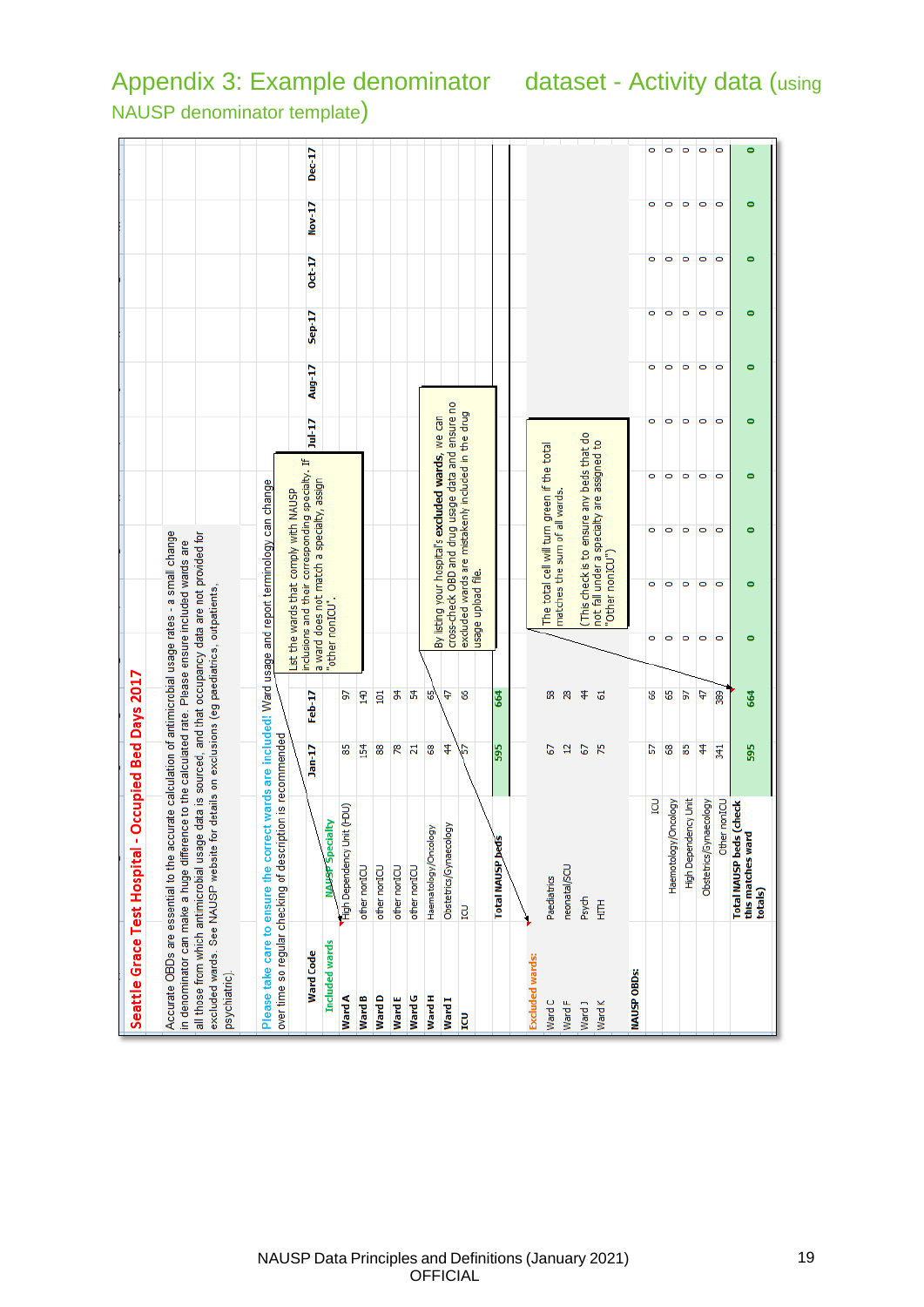# Appendix 4: AIHW Peer Groups and NAUSP eligibility

<span id="page-20-0"></span>

| <b>Peer Group</b>                  | Subgroup       |                                                                |
|------------------------------------|----------------|----------------------------------------------------------------|
| <b>Acute public hospitals</b>      | ✓              | Principal referral hospitals                                   |
|                                    | ✓              | Public acute group A hospitals                                 |
|                                    | ✓              | Public acute group B hospitals                                 |
|                                    | ✓              | Public acute group C hospitals                                 |
|                                    | ¤              | Public acute group D hospitals                                 |
| Acute private hospitals            | ✓              | Private acute group A hospitals                                |
|                                    | ✓              | Private acute group B hospitals                                |
|                                    | ✓              | Private acute group C hospitals                                |
|                                    | ¤              | Private acute group D hospitals                                |
| Very small hospitals*              |                |                                                                |
| <b>Specialist hospital groups</b>  |                |                                                                |
| Women's and children's hospitals   | ¥              | Children's hospitals                                           |
|                                    | ✓              | Women's hospitals                                              |
|                                    | #              | Combined Women's and children's hospitals                      |
| <b>Early parenting centres</b>     |                |                                                                |
| Drug and alcohol hospitals         |                |                                                                |
| <b>Psychiatric hospitals</b>       | ¥              | Public child, adolescent and young adult psychiatric hospitals |
|                                    | ✓              | Public acute psychiatric hospitals                             |
|                                    | ✓              | Private acute psychiatric hospitals                            |
|                                    | ✓              | Public sub- and non-acute older adult psychiatric hospitals    |
|                                    | ✓              | Public sub- and non-acute psychiatric hospitals                |
|                                    | ✓              | Public forensic psychiatric hospitals                          |
| Other acute specialised hospitals* | ¤              |                                                                |
| Same day hospitals                 | X              | Haematology and oncology clinics                               |
|                                    | X              | Dialysis clinics                                               |
|                                    | X              | Hyperbaric health centres                                      |
|                                    | ¤              | Eye surgery centres                                            |
|                                    | ¤              | Plastic and reconstructive surgery centres                     |
|                                    | X              | Fertility clinics                                              |
|                                    | X              | Reproductive health centres                                    |
|                                    | X              | <b>Endoscopy centres</b>                                       |
|                                    | ¤              | Oral and maxillofacial surgery centres                         |
|                                    | X              | Sleep centres                                                  |
|                                    | ¤              | Gynaecology day hospitals                                      |
|                                    | X              | Cardiovascular health centres                                  |
|                                    | ¤              | Mixed day procedure hospitals                                  |
|                                    | ¤              | Other specialist day hospitals*                                |
| Sub- and non-acute hospitals       | ¤              | Public rehabilitation hospitals                                |
|                                    | ¤              | Private rehabilitation hospitals                               |
|                                    | ¤              | Mixed sub- and non-acute hospitals*                            |
| <b>Outpatient hospitals</b>        | X              |                                                                |
| Unpeered hospitals*                | $\,$ $\,$ $\,$ |                                                                |

*Note:* Groups marked with an asterisk (\*) are not peer groups due to the diverse characteristics of the hospitals within the groups.

✓ Site able to submit data for both DDD and DOT reportingstreams

**¤** Site able to submit data **by negotiation** withNAUSP

- **¥** Site able to submit data for DOT reporting stream**only**
- **#** Adult data eligible for DDD **and** DOT data, paediatric data eligible for DOT data **only**
- **X** Not currently eligible to submit data to NAUSP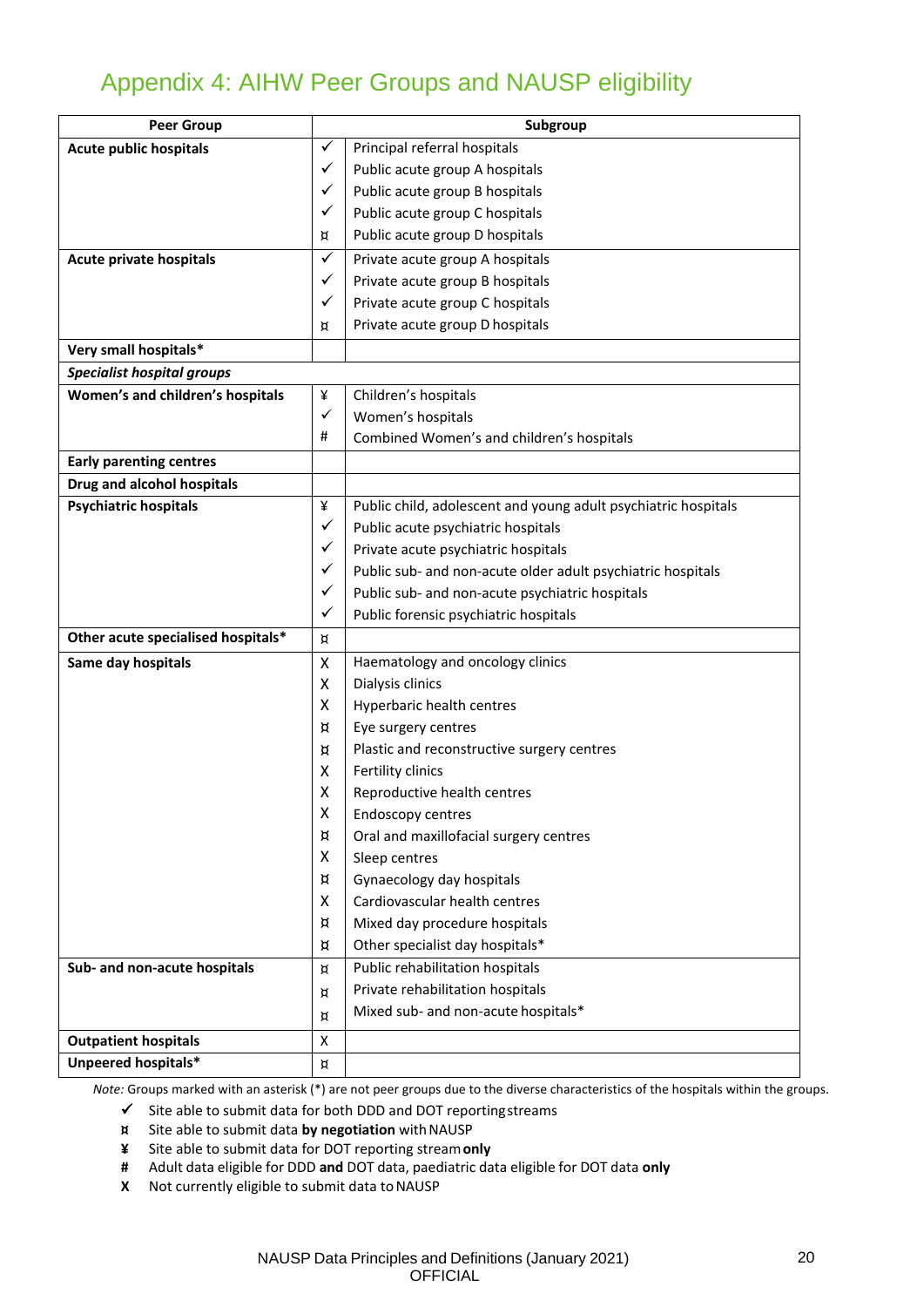# <span id="page-21-0"></span>Appendix 5: Wards/locations for pharmacy data reporting stream

| <b>Ward / Location</b>        | <b>Definition</b>                                                                                                                                                                                                                                                                                                                                                                                                            |  |  |
|-------------------------------|------------------------------------------------------------------------------------------------------------------------------------------------------------------------------------------------------------------------------------------------------------------------------------------------------------------------------------------------------------------------------------------------------------------------------|--|--|
| <b>Acute</b>                  |                                                                                                                                                                                                                                                                                                                                                                                                                              |  |  |
| <b>Critical Care</b>          | Includes any Intensive Care Unit(s) and/or High Dependency Unit(s) at<br>your facility (ICU and/or HDU)                                                                                                                                                                                                                                                                                                                      |  |  |
| Haematology/Oncology          | Haematology/Oncology minimum requirements<br>On-call haematologist/oncologist<br>Some inpatient services<br>Integration of home based services with area based program<br>Access to designated allied health services<br>Some allied health undergraduate education<br>Specialist RN/registrar/RMO                                                                                                                           |  |  |
| Respiratory                   | Respiratory minimum requirements<br>Inpatient care by on-site general medical physician; generally an<br>on-site respiratory specialist<br><b>Specialist SRN</b><br>Access to lung function diagnostics (spirometry, volumes and gas<br>transfer)<br>Access to respiratory specialist for inpatient consultation<br>$\bullet$<br>Links with sleep service<br>Access to designated allied health services<br>Provision of NIV |  |  |
| Obstetrics/Gynaecology        | Including labour ward, birth suite/centre, post-natal, general gynaecology                                                                                                                                                                                                                                                                                                                                                   |  |  |
| Theatres/Recovery/Day Surgery | Including inpatient and day-only theatres (and associated recovery areas)<br>and day-only surgical wards                                                                                                                                                                                                                                                                                                                     |  |  |
| <b>Emergency Department</b>   | Where any discrete Emergency Department service exists                                                                                                                                                                                                                                                                                                                                                                       |  |  |
| Other / Unspecified acute     | All acute-care inpatient locations or wards that do not fit any of the above<br>locations, or for mixed-use wards/locations                                                                                                                                                                                                                                                                                                  |  |  |
| <b>Subacute</b>               |                                                                                                                                                                                                                                                                                                                                                                                                                              |  |  |
| Rehabilitation                | All rehabilitation wards/location, regardless of length of stay                                                                                                                                                                                                                                                                                                                                                              |  |  |
| <b>Mental Health</b>          | Inpatient psychiatric care                                                                                                                                                                                                                                                                                                                                                                                                   |  |  |
| <b>Palliative Care</b>        | Inpatient end-of-life care                                                                                                                                                                                                                                                                                                                                                                                                   |  |  |
| <b>Aged Care</b>              | Care awaiting placement, co-located residential aged care                                                                                                                                                                                                                                                                                                                                                                    |  |  |
| Hospital in the Home (HITH)   | Where antimicrobials are administered in the home, and dispensed to a<br>discrete location, distinct from other inpatient dispensing                                                                                                                                                                                                                                                                                         |  |  |
| Other/ Unspecified subacute   | All subacute inpatient areas that do not fit any of the above locations, or<br>for mixed wards/locations.                                                                                                                                                                                                                                                                                                                    |  |  |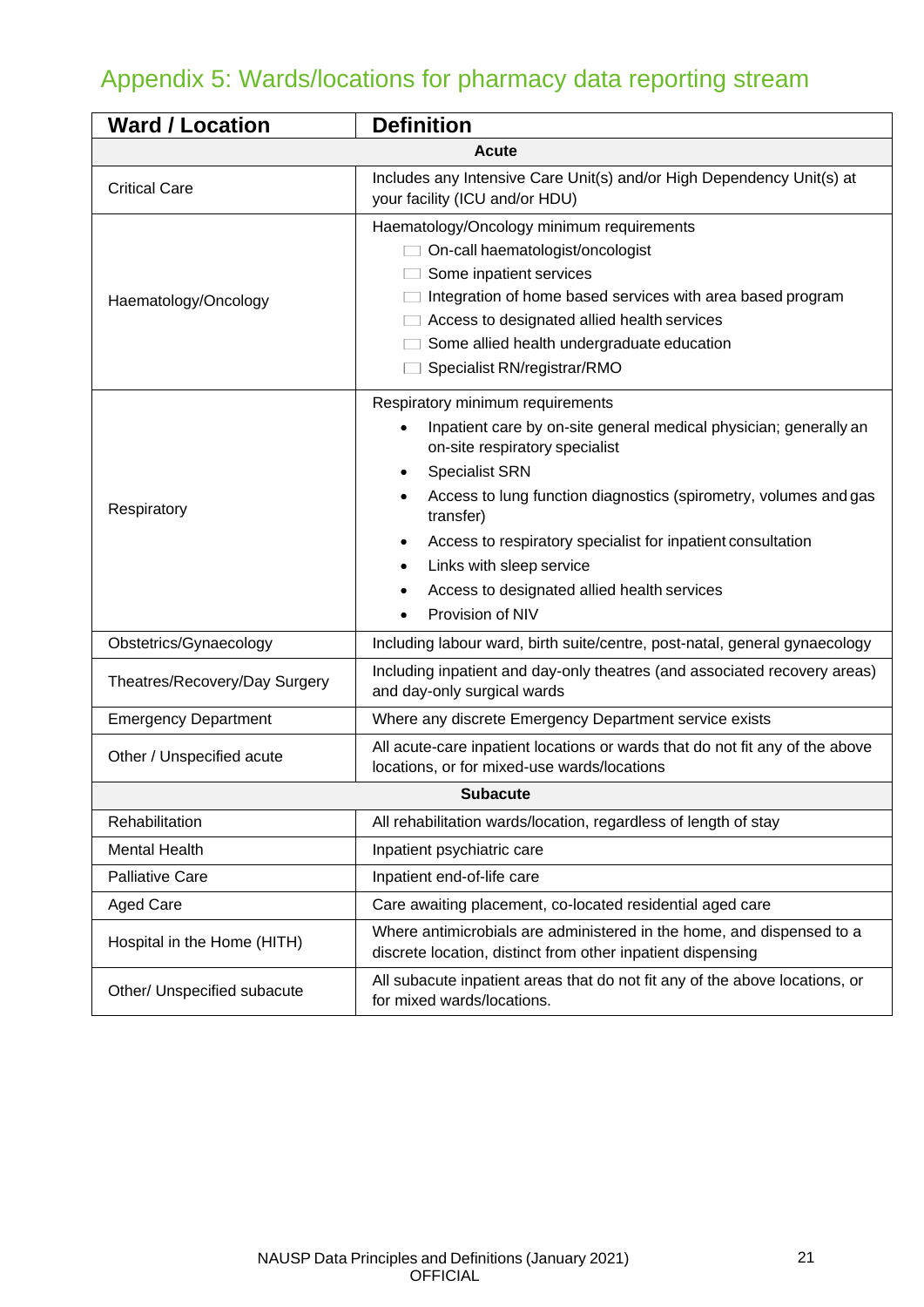# <span id="page-22-0"></span>Appendix 6: Mapped specialties eMAR data reporting stream

Program will be updated later in 2021.